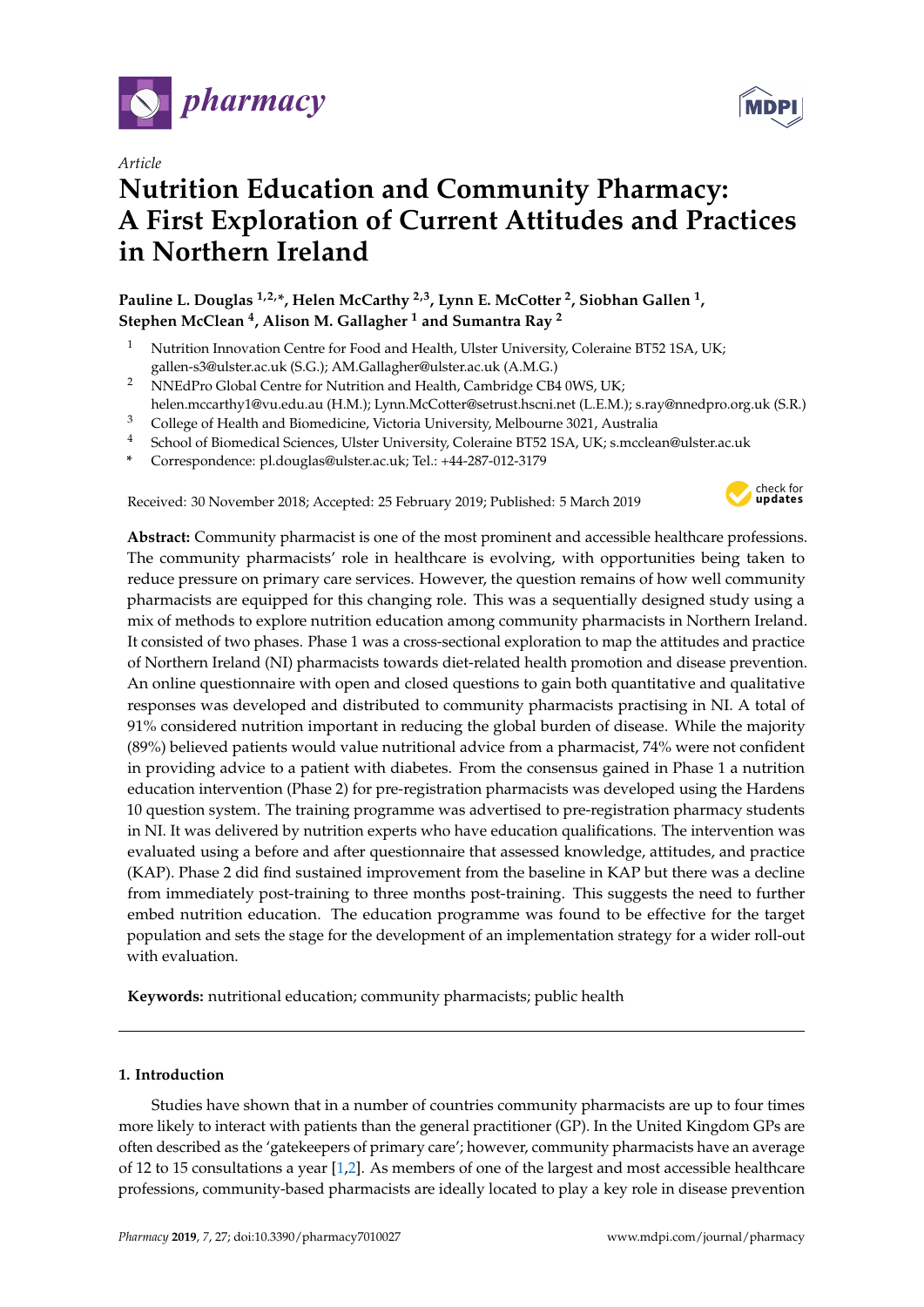In the United Kingdom, the Royal Pharmaceutical Society's 'Now or Never: shaping pharmacy for the future' mandate has specified the need to expand the role of community pharmacists, highlighting the opportunity for them to reduce the pressure on GP services caused by long-term health conditions [\[6\]](#page-17-5). The public health challenges facing the UK include high blood pressure, tobacco use, harmful misuse of alcohol, high serum cholesterol, overweight, unhealthy diet and insufficient physical activity, all of which could, in principle, be addressed by community pharmacists as part of core healthcare [\[6\]](#page-17-5). However, the question remains as to how well community pharmacists are equipped for this changing role, particularly when, at present, nutrition and health promotion are not included in many pharmacy undergraduate curricula.

An increasing older population places further demands on health and social care, with the Institute of Public Health in Ireland projecting that the prevalence of long-term conditions among adults, such as hypertension, coronary heart disease, stroke and diabetes, will increase by 30% in Northern Ireland and 40% in the Republic of Ireland from 2007 to 2020 [\[7\]](#page-17-6). A focus on disease prevention is challenging given the existing pressure on service delivery and budget cuts. Nevertheless, pharmacists represent a unique, but hitherto underexplored, opportunity for the general public to access skilled diet and lifestyle advice in their local communities [\[8](#page-17-7)[,9\]](#page-17-8).

To date, no studies in the UK and Ireland have investigated nutrition in pharmacy education. In the small number of studies that exist worldwide, very positive outcomes were observed from educational interventions with undergraduate pharmacy students [\[9](#page-17-8)[–11\]](#page-18-0). In one study, more than half of registered community pharmacists working in rural locations reported that their nutrition education was inadequate [\[12\]](#page-18-1).

The previous literature is clear about what changes community pharmacies can make, but how these can be implemented still requires investigation [\[13\]](#page-18-2). A review by Brown et al. [\[14\]](#page-18-3) concluded that there is good evidence to support community pharmacists engaging in public health and healthcare delivery services such as smoking cessation, cardiovascular disease prevention, hypertension, diabetes, asthma and heart failure, with weak but supporting evidence for weight management, sexual health, osteoporosis detection, substance abuse and chronic obstructive pulmonary disease.

A number of interventions have been undertaken using a range of educational techniques [\[15–](#page-18-4)[18\]](#page-18-5). However, the novel aspect of the McNamara et al. study [\[16\]](#page-18-6) was ascertaining the acceptability and utility of an educational package as a knowledge intervention tool.

The aims of this current study were to:

- 1. Undertake a preliminary mapping of Northern Ireland pharmacists' attitudes and practices relating to diet-related health promotion and disease prevention.
- 2. Develop and pilot a nutrition education intervention for pre-registration pharmacists.

# **2. Materials and Methods**

This study was sequentially designed using a mix of methods and was undertaken in 2 phases. (Figure [1\)](#page-2-0). It was modelled, in part, on the Need for Nutrition Education/ Innovation Programme (NNEdPro) that continues to deliver nutrition training to medical students in the UK [\[19,](#page-18-7)[20\]](#page-18-8). Four of the current researchers designed, delivered and evaluated the NNEdPro interventions. The educational work of NNEdPro continues to demonstrate the need for innovative ways to include nutrition in medical curricula to optimize patient outcomes. The questions now being asked are in relation to other healthcare workers who also have a role to play in health promotion and disease prevention.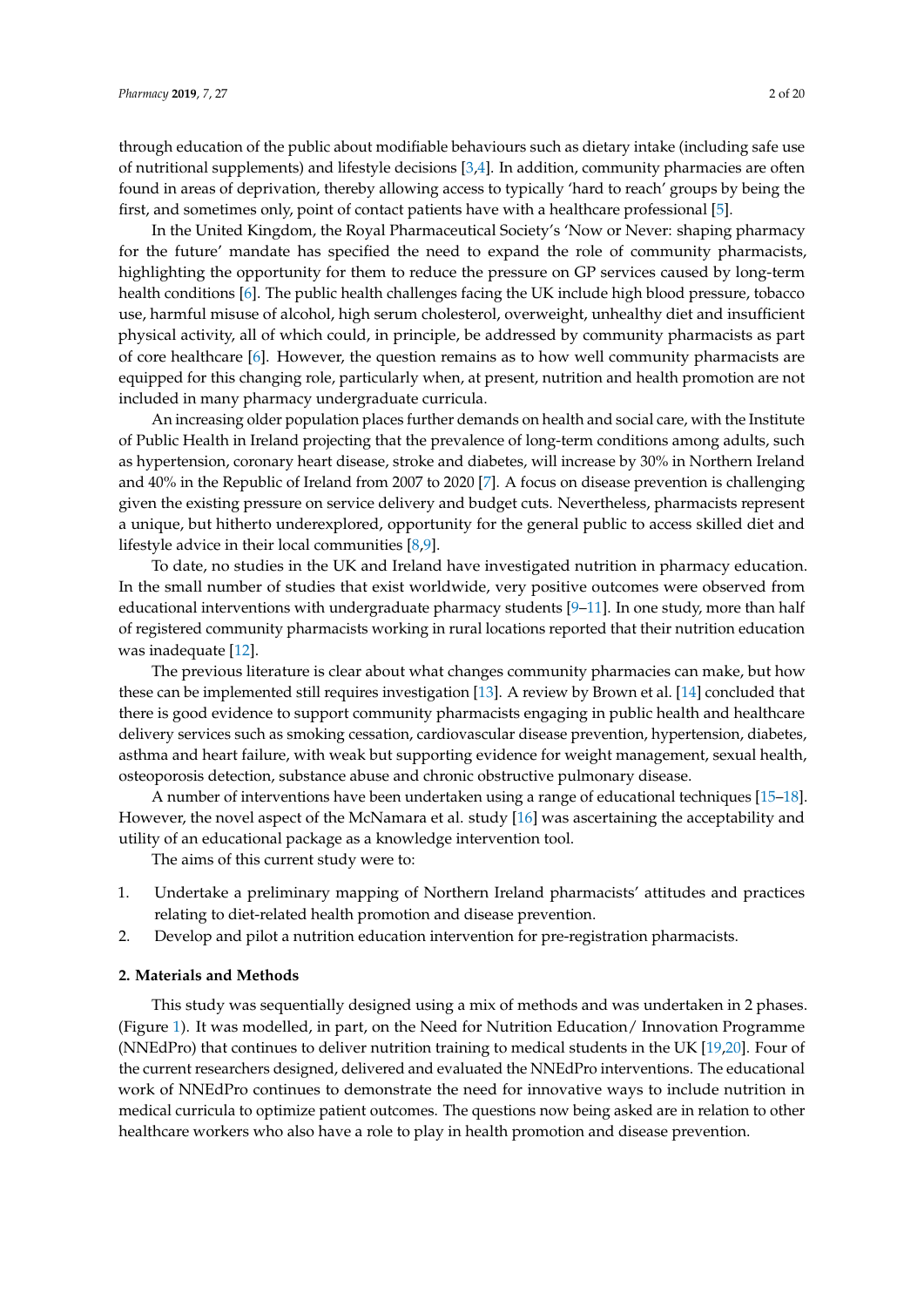Phase 1 was an educational needs assessment to gain consensus on a suitable nutrition education intervention. This intervention would be piloted and evaluated for pre-registration pharmacists in **Phase 2 of the study.**  $\overline{a}$ 

<span id="page-2-0"></span>

**Figure 1.** A sequentially designed study using a mix of methods to explore Nutrition Education in Community Pharmacists in Northern Ireland. Community Pharmacists in Northern Ireland.

### *2.1. Phase 1*

#### 2.1.1. Study Design

 $2.1$ Phase 1 adopted a mixed methods approach utilizing both qualitative and quantitative design.

The Phase 1 questionnaire was based on previous work by the authors [20]. It was adapted to a community pharmacist's role [\[20\]](#page-18-8) and reviewed by two registered pharmacists to ensure fitness for purpose.  $\epsilon$ for purpose.

that defined the demographic characteristics of the sample ( $n = 11$ ) and investigated attitudes ( $n = 6$ ) and practice ( $n = 6$ ) of health promotion and disease prevention activities. SurveyMonkey was used as the online research tool. The questionnaire consisted of 23 questions

Demographic information gathered included personal (gender, if they trained in Northern Ireland, current registration status) and employment (hospital/community/other pharmacy role, urban/rural location) information. Respondent perception of the adequacy of any nutrition education (inadequate or adequate) they had received at undergraduate level, during pre-registration year or as a registered pharmacist was sought. Information regarding the last time they had engaged in nutrition education was also requested. Information regarding the last time theory had engaged in the last time theory had engaged in the last time theory had engaged in the last time theory had engaged in the last time the state of the last

The questionnaire had both open and closed questions, facilitating both qualitative and quantitative evaluation.

The questions chosen were of a stand-alone nature and sufficiently generic so as not to require bespoke validation for this preliminary needs assessment. Each question offered a choice of four possible responses.

Attitude questions were on two themes:

- 1. Attitudes towards the importance of nutrition in public health;
- 2. Attitudes towards community pharmacists' confidence in providing nutritional advice to patients.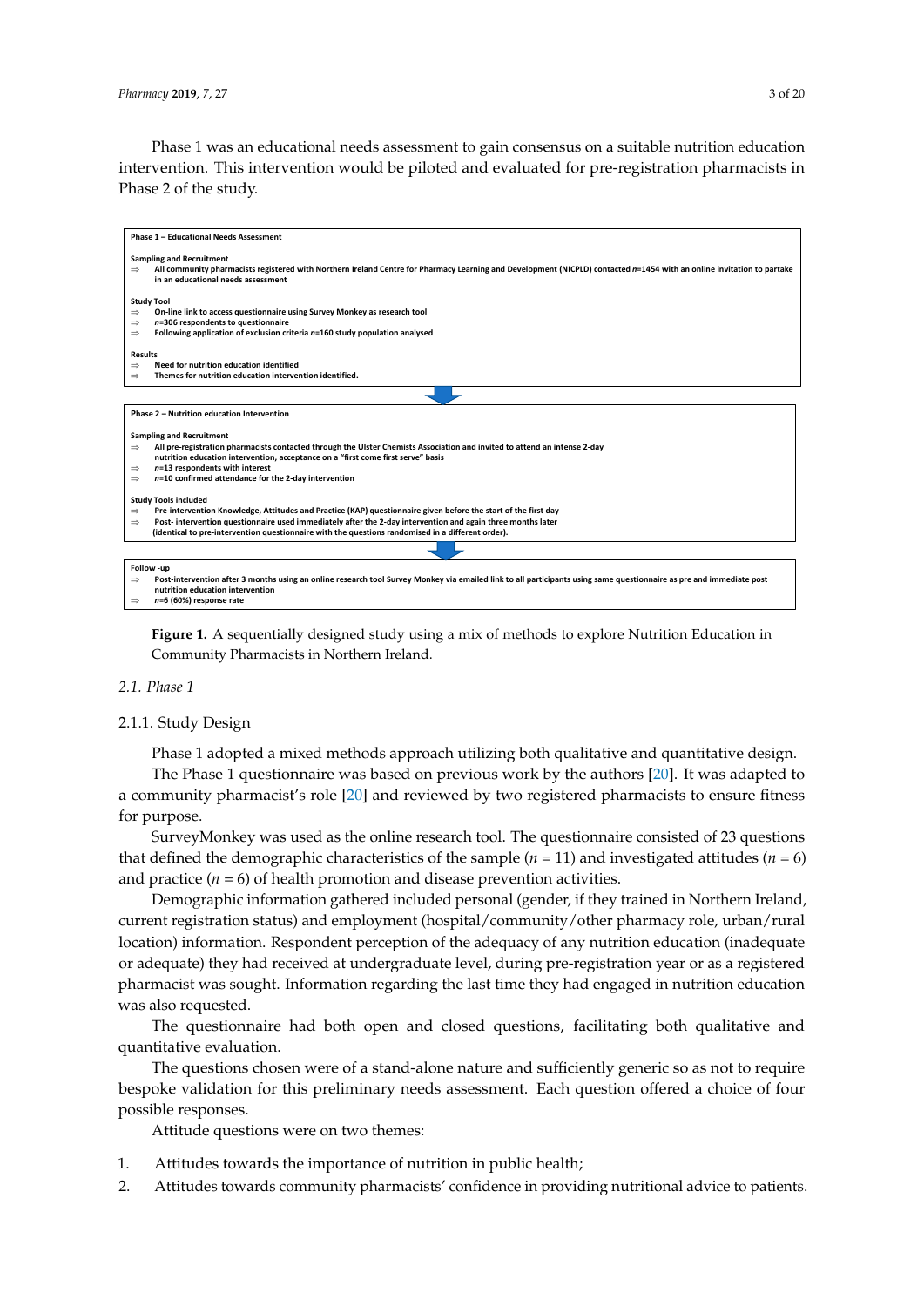Attitude and Practice (AP) questions were given a score by applying a Likert scale, with 1 being the most negative response and 4 the most positive (1–4). Total scores were calculated for each attitudinal theme and practice (Table [A1\)](#page-15-0).

#### 2.1.2. Recruitment

The Northern Ireland Centre for Pharmacy Learning and Development (NICPLD) is mostly concerned with the provision of materials for further education and continuing professional development of online or face-to-face events across Northern Ireland [\(https://www.nicpld.org\)](https://www.nicpld.org). NICPLD hold a database [\(https://www.nicpld.org\)](https://www.nicpld.org) of registered pharmacists who engage with lifelong learning and so were deemed an appropriate channel by which to engage with this grouping.

An online invitation to partake in the study was sent via a weblink e-mailed to registered pharmacists on the NICPLD database. This invited them to complete the questionnaire to participate in the survey assessing AP of practicing community pharmacists towards nutrition and health promotion and disease prevention activities. A reminder e-mail was distributed after one month. Social media sites including Facebook, Twitter and pharmacy forums were used to reach an extended audience.

### 2.1.3. Data Collection

Respondents were self-selected. The responses to the online questionnaire were received by the researcher. All data received remained anonymous.

### 2.1.4. Data Analysis

Questionnaires were excluded from analysis if they indicated the respondent was not a registered pharmacist practising in the community setting or not practising in Northern Ireland. Only complete questionnaires were included in the analysis.

Quantitative data analysis was conducted using SPSS for Windows (Version 21, SPSS Inc, Chicago, IL, USA) Descriptive statistical analysis was undertaken for demographic responses. Differences between education and population sub-groups were determined using a Chi-square test (or Fisher's exact test when Chi-square assumptions were violated). Non-parametric tests were used to consider AP scores with medians (25th and 75th percentiles) reported. The Spearman Rank Order correlation coefficient was used to determine relationships between scores.

A qualitative content analysis as described by Morse and Field [\[21\]](#page-18-9) was undertaken. Free text responses were read and reread and segments of the data were coded. Coded data were categorised to reflect the overall sense of the data and the relationships between categories. Related categories were then grouped into themes. Where appropriate, qualitative data were quantified by counting the number of times the same piece of information was reported in free text responses. These responses were used to identify and inform the teaching topics for Phase 2.

# 2.1.5. Ethical Approval

Approval for the study was granted by the School of Biomedical Sciences Ethics Filter Committee, Ulster University (FCBMS-13-087). Consent was assumed if the respondent chose to complete the questionnaire.

# *2.2. Phase 2*

# 2.2.1. Study Design

From the results obtained in the Phase 1 needs assessment, the study design for Phase 2 was developed.

The intervention structure was based on a previous format that was used for a similar nutrition training intervention for medical students that was developed using Hardens 10 question system [\[20,](#page-18-8)[22\]](#page-18-10). Topics and learning outcomes were adapted for pre-registration pharmacists and the community setting based on the outcome of Phase 1. The intervention consisted of a two-day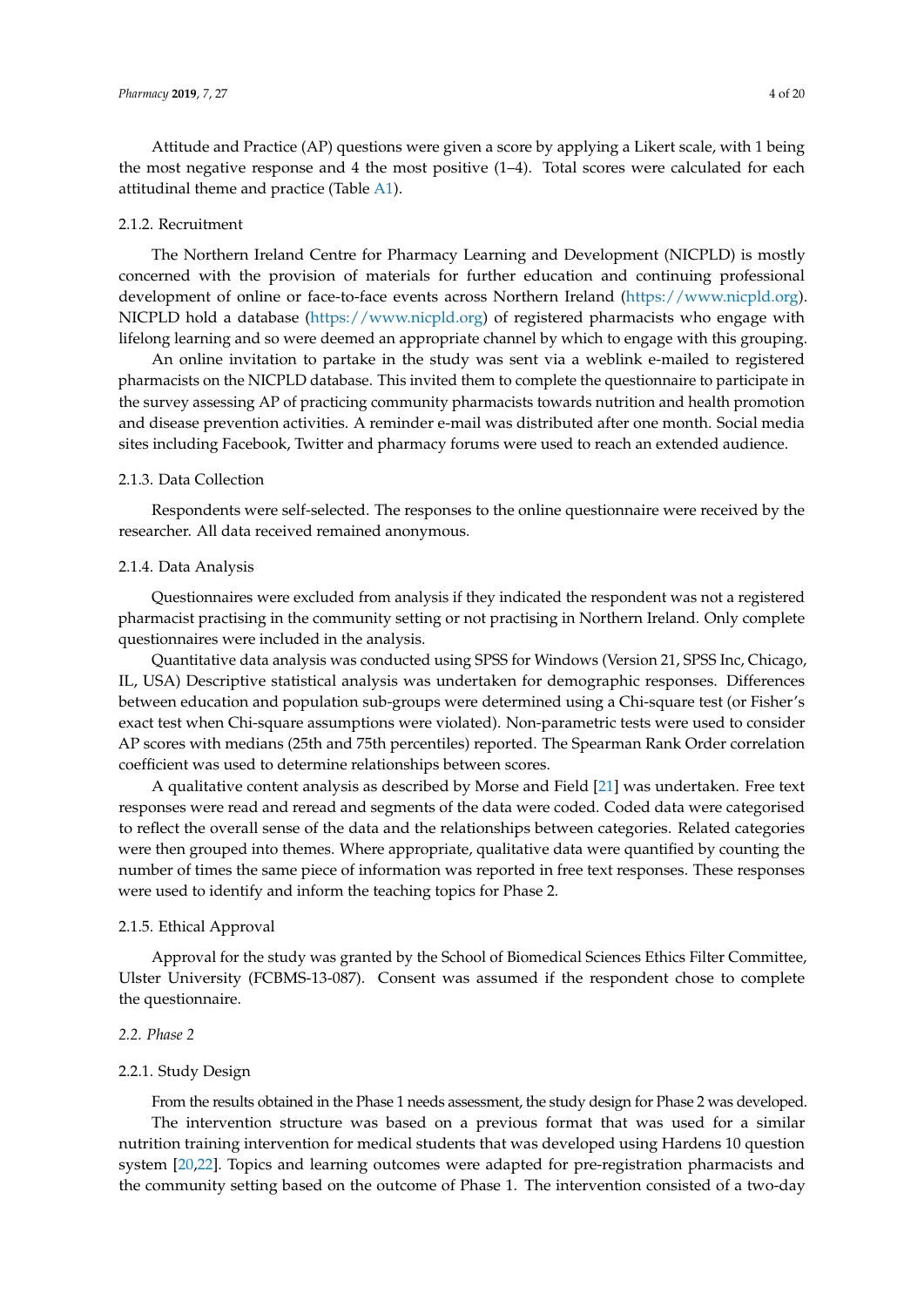workshop (Table [A2\)](#page-16-0) using a combination of lectures, demonstrations, simulations and interactive practical sessions that incorporated concepts of problem-based learning. Trainers included a medical doctor who is also a registered nutritionist, three registered dietitians, a pharmacist and an associate nutritionist. All trainers have a qualification in nutrition. All, with the exception of the pharmacist, have training and/or qualification(s) in education design and practice. The overall course aim was to educate future pharmacists about core principles of food and nutrition care in the community, especially related to nutritional screening, managing over- and undernutrition and systems-based nutritional management of health and disease. Key objectives included highlighting the role of a pharmacist in nutrition and health and providing a comprehensive overview of current national nutritional policy recommendations, as well as their practical application. A spiral learning approach revisited the topics on day 2 to build on the consolidation of basic concepts.

The previously described questionnaire for Phase 1 was adapted to also enable assessment of knowledge. Some of the demographic questions relating to years of practice and previous training were removed. The questionnaire for Phase 2 now consisted of 21 questions, including questions on demographics (*n* = 7), knowledge (*n* = 4), attitudes (*n* = 5) and practice (*n* = 5). It was administered before and after the education session and three months after the session to determine the Knowledge, Attitude and Practice (KAP) scores of the participants at the three time points. The three-month post-intervention questionnaire used SurveyMonkey as the online research tool.

#### 2.2.2. Recruitment

The Ulster Chemists' Association is a non-profit organisation that promotes and protects community and primary care pharmacy across Northern Ireland. It is a membership body that is mainly concerned with community pharmacy practice. It was deemed a relevant body to facilitate recruitment to Phase 2.

A recruitment flyer advertising the course was distributed by the Ulster Chemist's Association and advertised specifically for pre-registration pharmacists. Informed consent was assumed by signing up to the course and completion of the questionnaires.

# 2.2.3. Data Collection

The questionnaire was administered before and after the education intervention session and three months after the session to determine Knowledge, Attitude and Practice (KAP) scores of the participants at the three time points.

# 2.2.4. Data Analysis

Knowledge questions were scored using 1 for correct answers and a score of 0 for incorrect answers. Attitude and practice questions were scored using a Likert scale (1–4), where most negative responses were given a score of 1 and most positive scores were given a score of 4. Questionnaire items were randomised at each time point to minimise recall bias.

As the data were non-parametric, a Wilcoxon Signed Rank Test compared the total KAP scores between responses before and after the intervention. A longitudinal analysis of responses at the three-month follow-up was conducted using a Friedman Test.

## 2.2.5. Ethical Approval

Ethical approval was granted by the Ulster University Research Ethics Filter Committee for Biomedical Sciences (FCBMS-14-035).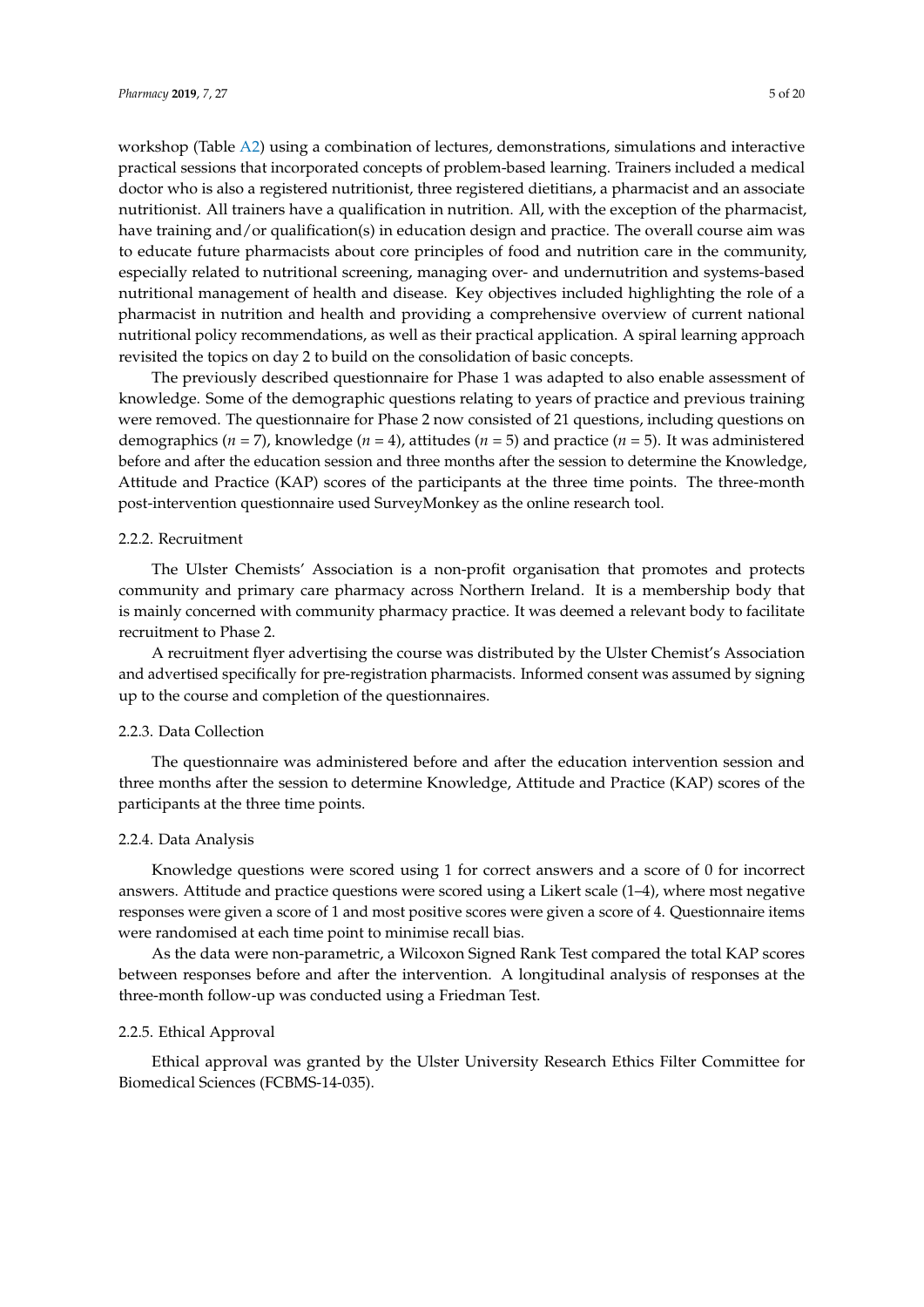# **3. Results**

# *3.1. Phase 1: Needs Assessment*

<span id="page-5-0"></span>Three hundred and six questionnaires were completed and returned (a 15% response rate). After exclusion of those who did not meet the required inclusion criteria (Figure [2\)](#page-5-0), 160 were eligible for analysis, providing a non-probability convenience sample size of 11% of registered community pharmacists in Northern Ireland.



Figure 2. *Figure 2. <b>Figure* response and the criteria required for inclusion in Phase 1 study 3.3. **Figure 2.** The number of initial respondents and the criteria required for inclusion in Phase 1 study analysis.

Using the number of community pharmacists registered with the Pharmaceutical Society of Northern Ireland—1454 community pharmacists; 564 male and 890 female (2014)—the response rate to the questionnaire showed that a greater percentage of remare community pharmacists responsed<br>to the questionnaire than their male counterparts (13% ( $n = 115$ ) and 8% ( $n = 45$ ), respectively).  $\frac{1}{2}$  desironnaire share mane countriplate  $\frac{1}{2}$  ( $\frac{1}{2}$   $\frac{1}{2}$   $\frac{1}{2}$   $\frac{1}{2}$   $\frac{1}{2}$   $\frac{1}{2}$   $\frac{1}{2}$   $\frac{1}{2}$   $\frac{1}{2}$   $\frac{1}{2}$   $\frac{1}{2}$   $\frac{1}{2}$   $\frac{1}{2}$   $\frac{1}{2}$   $\frac{1}{2}$   $\frac{1}{2}$   $\frac$ The characteristics of the participants are displayed in Table [1.](#page-6-0) When asked to consider the amount of the state of the participants are displayed in Table 1. When asked to consider the amount of characteristics of the participants are displayed in  $\mathbb{R}^n$  . The amount of the amount of the amount of  $\mathbb{R}^n$  in  $\mathbb{R}^n$ (Prof) levels, approximately 80% (UG; 79%, PR; 83% and Prof; 81%) deemed this inadequate (Table [1\)](#page-6-0).<br>The state of the contract of the contract of the contract of the contract of the contract of the contract of t There was no significant difference between the perceived adequacy of training and the demographics:<br> $\frac{1}{2}$ gender, location of undergraduate study or pre-registration year in the UK, number of years of practice<br>entitled and the percent of the UK, number of years of practice  $\frac{d}{dt}$  demographics:  $\frac{d}{dt}$  or  $\frac{d}{dt}$  in the UK  $\frac{d}{dt}$ ,  $\frac{d}{dt}$  is the UK  $\frac{d}{dt}$ between the last time nutrition education was received and registration status ( $P = 0.003$ ), with those to the questionnaire showed that a greater percentage of female community pharmacists responded nutrition education they had received at undergraduate (UG), pre-registration (PR) and professional or classification of the locality of NI employment (Table [1\)](#page-6-0). A significant association was observed registered for five years or fewer having received training most recently.

ence for twe years of fewer having received training most receivity.<br>The scored results for attitudinal themes and practice are displayed in Table [2.](#page-7-0) Pharmacist attitudes towards nutrition in public health scored a median value of 11 (range: 11–12), while attitude attitude attitudes towards fidention in public reduct secred a mediant value of 11 (range: 11–12), while dititude<br>regarding perceived ability to provide nutritional advice to patients (confidence) was 7 (range: 6–8). attitude to public health scored a median value of the term in public health scored a median value of 11 method The median practice score value achieved was 9 (range: 8–10). Pharmacists' confidence in their ability<br>. to provide nutritional advice had a stronger correlation with practice (*r* = 0.366) than attitudes towards<br>their ability of the stronger of the little of the 2.179) the importance of nutrition in public health ( $r = 0.178$ ).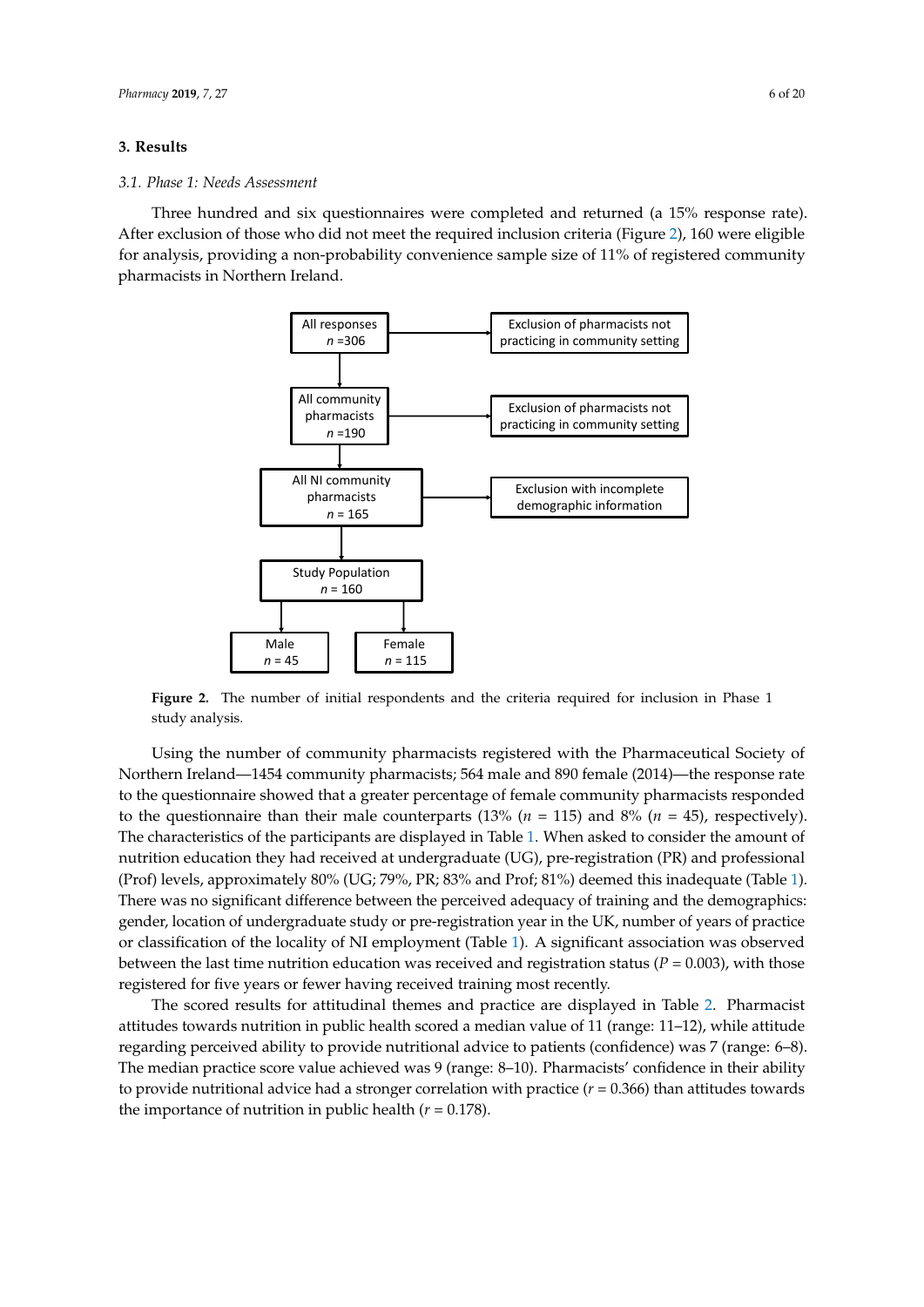|                   | A11<br>$n = 160$           | Nutrition Education in<br><b>Undergraduate Degree</b><br>$n = 160$ |                                  |             | Nutrition Education in<br>Pre-Registration Year<br>$n = 160$ |                                        | <b>Nutrition Education as</b><br><b>Oualified Pharmacist</b><br>$n = 160$ |                                     |                                 | The Last Time Nutrition Education<br><b>Was Received (Years)</b><br>$n = 160$ |                   |                                 |                  |                  |
|-------------------|----------------------------|--------------------------------------------------------------------|----------------------------------|-------------|--------------------------------------------------------------|----------------------------------------|---------------------------------------------------------------------------|-------------------------------------|---------------------------------|-------------------------------------------------------------------------------|-------------------|---------------------------------|------------------|------------------|
| Total             |                            | Inadequate <sup>†</sup><br>126 (79)                                | Adequate <sup>†</sup><br>34 (21) | P           | Inadequate <sup>+</sup><br>132 (83)                          | Adequate <sup>+</sup><br>28(17)        | $\boldsymbol{P}$                                                          | Inadequate <sup>+</sup><br>130 (81) | Adequate <sup>+</sup><br>30(19) | P                                                                             | $2^+$<br>58 (36)  | $3 - 5$ <sup>+</sup><br>66 (41) | $>6^+$<br>36(23) | $\boldsymbol{p}$ |
|                   | Gender                     |                                                                    |                                  |             |                                                              |                                        |                                                                           |                                     |                                 |                                                                               |                   |                                 |                  |                  |
| Male<br>Female    | 45(28)<br>115(72)          | 38(30)<br>88 (70)                                                  | 7(21)<br>27 (79)                 | 0.271       | 38(29)<br>94 (71)                                            | 7(25)<br>21(75)                        | 0.686                                                                     | 35(27)<br>95 (73)                   | 10(33)<br>20(67)                | 0.481                                                                         | 15(26)<br>43 (74) | 17(26)<br>49 (74)               | 13(36)<br>23(64) | 0.481            |
|                   | Completed UG Degree in NI  |                                                                    |                                  |             |                                                              |                                        |                                                                           |                                     |                                 |                                                                               |                   |                                 |                  |                  |
| Yes<br>No         | 128 (80)<br>32(20)         | 100(79)<br>26(21)                                                  | 28 (82)<br>6(18)                 | 0.699       | 104 (79)<br>28(21)                                           | 24 (86)<br>4(14)                       | 0.405                                                                     | 107(82)<br>23(18)                   | 21(70)<br>9(30)                 | 0.129                                                                         | 50(86)<br>8(14)   | 52 (79)<br>14(21)               | 26(72)<br>10(28) | 0.244            |
|                   | Completed PR in NI         |                                                                    |                                  |             |                                                              |                                        |                                                                           |                                     |                                 |                                                                               |                   |                                 |                  |                  |
| Yes<br>No         | 137 (86)<br>23(14)         | 107(85)<br>19(15)                                                  | 30(88)<br>4(12)                  | $0.786 \pm$ | 110(83)<br>22(17)                                            | 27 (96)<br>1(4)                        | $0.081 \pm$                                                               | 111 (85)<br>19(15)                  | 26 (87)<br>4(13)                | $1.0^{\ddagger}$                                                              | 52 (90)<br>6(10)  | 58 (88)<br>8(12)                | 27(75)<br>9(25)  | 0.114            |
|                   | <b>Registration Status</b> |                                                                    |                                  |             |                                                              |                                        |                                                                           |                                     |                                 |                                                                               |                   |                                 |                  |                  |
| $0 - 5$<br>Years  | 55 (34)                    | 42(33)                                                             | 13(38)                           |             | 42(32)                                                       | 13 (47)                                |                                                                           | 48 (37)                             | 7(23)                           |                                                                               | 27(46)            | 25(38)                          | 3(8)             |                  |
| $5 - 15$<br>Years | 51(32)                     | 36(29)                                                             | 15(44)                           |             | 40(30)                                                       | 11(39)                                 |                                                                           | 39(30)                              | 12(40)                          |                                                                               | 16(28)            | 21(32)                          | 14 (39)          |                  |
| $16+$<br>Years    | 54 (34)                    | 48 (38)                                                            | 6(18)                            | 0.063       | 50(38)                                                       | 4(14)                                  | 0.054                                                                     | 43(33)                              | 11(37)                          | 0.338                                                                         | 15(26)            | 20(30)                          | 19(53)           | $0.003*$         |
|                   |                            |                                                                    |                                  |             |                                                              | Location of NI Employment <sup>§</sup> |                                                                           |                                     |                                 |                                                                               |                   |                                 |                  |                  |
| Rural<br>Urban    | 54 (34)<br>101(63)         | 47 (37)<br>76 (60)                                                 | 7(21)<br>25(74)                  | 0.084       | 45(34)<br>83 (63)                                            | 9(32)<br>18(64)                        | 0.857                                                                     | 42(32)<br>83 (64)                   | 12(40)<br>18 (60)               | 0.509                                                                         | 21(36)<br>36(62)  | 18(27)<br>47(71)                | 15(42)<br>18(50) | 0.202            |

**Table 1.** Demographic characteristics of the sample compared to perceived adequacy of education and the last time nutrition education was received.

<span id="page-6-0"></span>Abbreviations: UG Undergraduate, PR Pre-Registration; Values compared using Chi-square test unless otherwise indicated; Statistical significance level of *P* < 0.05; †Data are *n* (%) corresponding to each column; ‡ Fishers exact test; § *n* = 155 for this question as five respondents answered 'other'.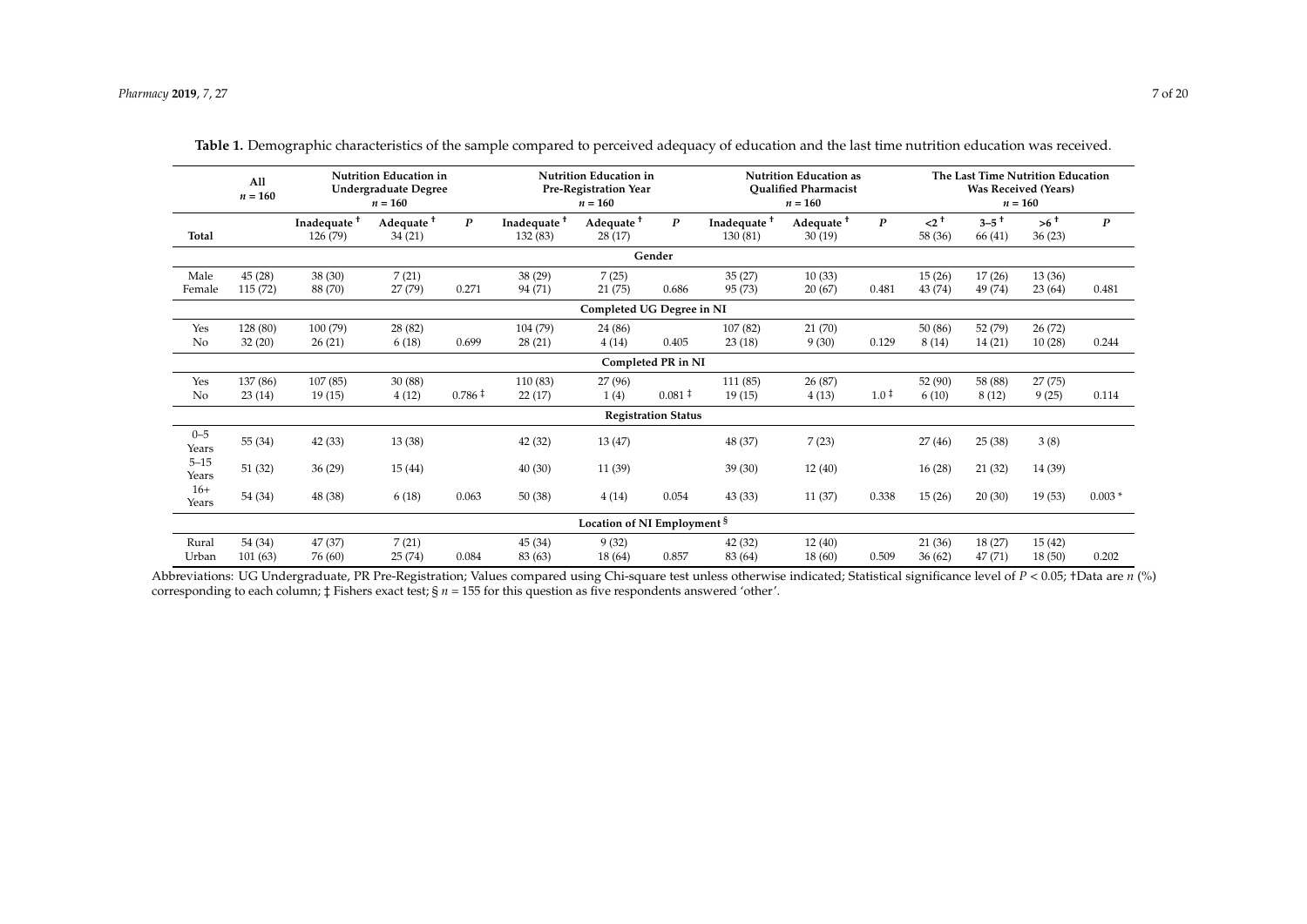<span id="page-7-0"></span>

|                                                                               | <b>Possible Score Range</b> | Median Score (25th and 75th Percentiles) |
|-------------------------------------------------------------------------------|-----------------------------|------------------------------------------|
| <b>Attitudinal Theme 1</b>                                                    |                             |                                          |
| Attitudes towards the importance of nutrition in public health (opinion)      | $3 - 12$                    | $11(11-12)$                              |
| How important is nutrition in reducing the global burden of disease?          |                             |                                          |
| How important is nutritional advice in patients with digestive complaints?    |                             |                                          |
| Do you think patients would value nutritional advice from a pharmacist?       |                             |                                          |
| <b>Attitudinal Theme 2</b>                                                    |                             |                                          |
| Attitudes towards ability to provide nutritional advice (confidence)          | $3 - 12$                    | $7(6-8)$                                 |
| How well are nutritional problems managed in the community pharmacy setting?  |                             |                                          |
| How confident are you in providing dietary advice to a diabetic?              |                             |                                          |
| How equipped do you feel to offer weight loss advice?                         |                             |                                          |
| Practice                                                                      | $5 - 20$                    | $9(8-10)$                                |
| Advising increased energy intake when required due to medication side effects |                             |                                          |
| Advising patient about food-drug interactions                                 |                             |                                          |
| Advising specific patient groups about nutritional supplements (vitamins)     |                             |                                          |
| Use of the Malnutrition Universal Screening Tool                              |                             |                                          |
| Recommendation of OTC supplements                                             |                             |                                          |

**Table 2.** Median scores for attitudinal themes and practice from Phase 1.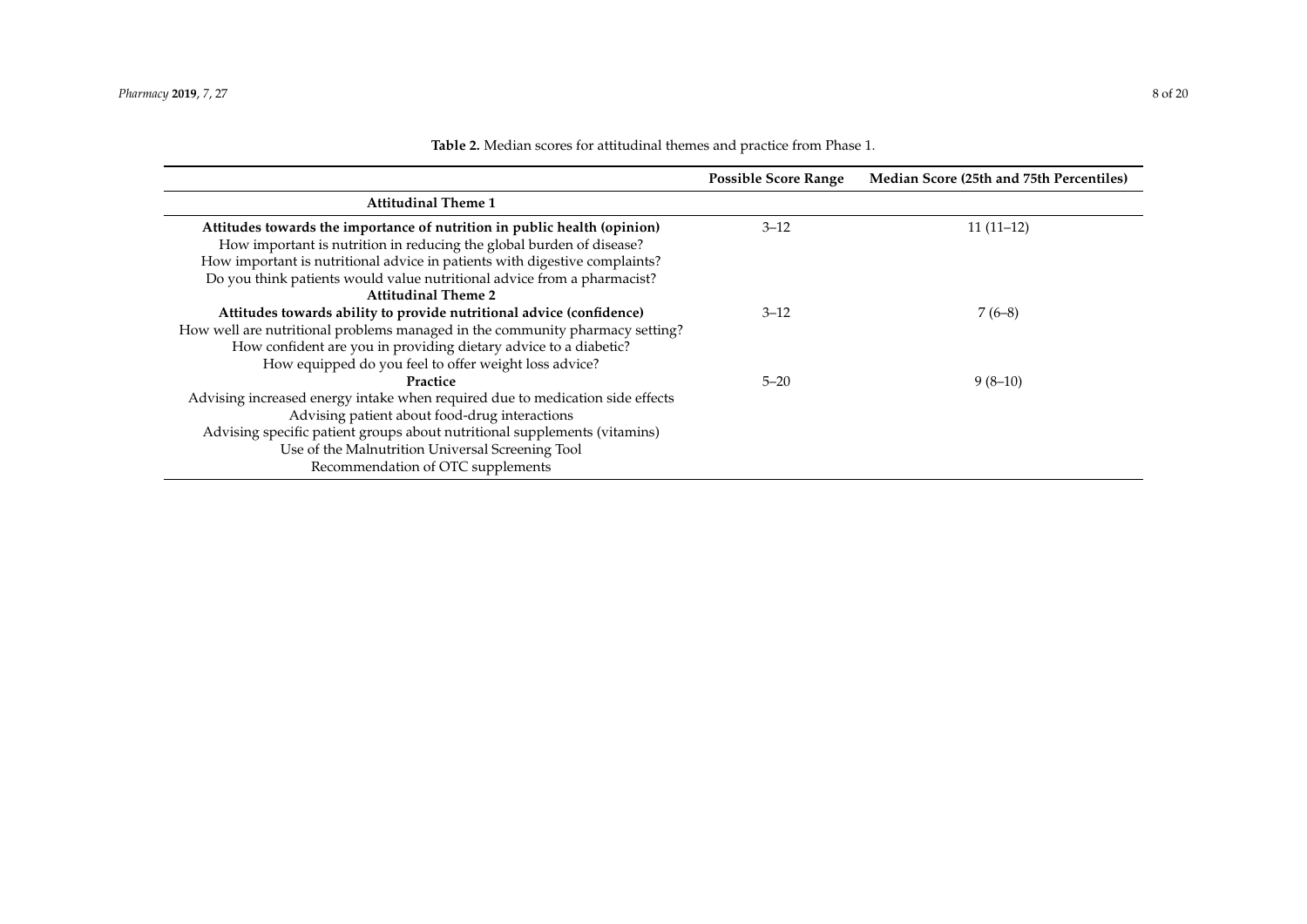Of the 160 pharmacists who participated, the majority (91%; *n* = 150) considered nutrition to be important in reducing the global burden of disease, 89% (*n* = 147) believed nutrition was important to a patient with digestive system complaints, and 87% (*n* = 143) believed patients would value nutritional advice from a pharmacist. In relation to perceived nutrition abilities, 74% (*n* = 122) of pharmacists considered nutrition problems to be managed inadequately in the community setting, 74% (*n* = 122) would not be confident if asked to provide dietary advice to a diabetic patient, and just over a quarter  $(25.6\%; n = 42)$  reported that they would feel unprepared if asked to provide weight loss advice.

One respondent (0.6%) claimed they frequently advised clients about increasing their energy intake if required, 24% (*n* = 39) frequently advise patient groups about taking vitamin and mineral supplements, 33% (*n* = 54) often notified patients about potential food-drug interactions, and 17% (*n* = 28) occasionally recommended the use of over-the-counter (OTC) calorific supplements that are not nutritionally complete. In the United Kingdom OTC are medicines or supplements that can be purchased from a pharmacy, shop or supermarket and do not require the person buying them to have visited a GP and received a medical prescription. One quarter (26%, *n* = 145) of pharmacists had never heard of the Malnutrition Universal Screening Tool (MUST).

Tables [3](#page-9-0) and [4](#page-10-0) display themes and supportive quotes from free text responses in relation to the questions "How well do you feel nutritional problems are managed in the community?" and "Would you advise specific client groups about taking nutritional supplements? Please comment on the types of client groups and advice you would give". The client groups most often advised about nutritional supplements were reported to be the elderly at 14% (*n* = 22), pregnant women at 13%  $(n = 21)$ , and children at 8%  $(n = 13)$ . The supplements most often mentioned in free text responses were vitamin D ( $n = 27$ ), calcium ( $n = 14$ ) and multivitamins ( $n = 10$ ).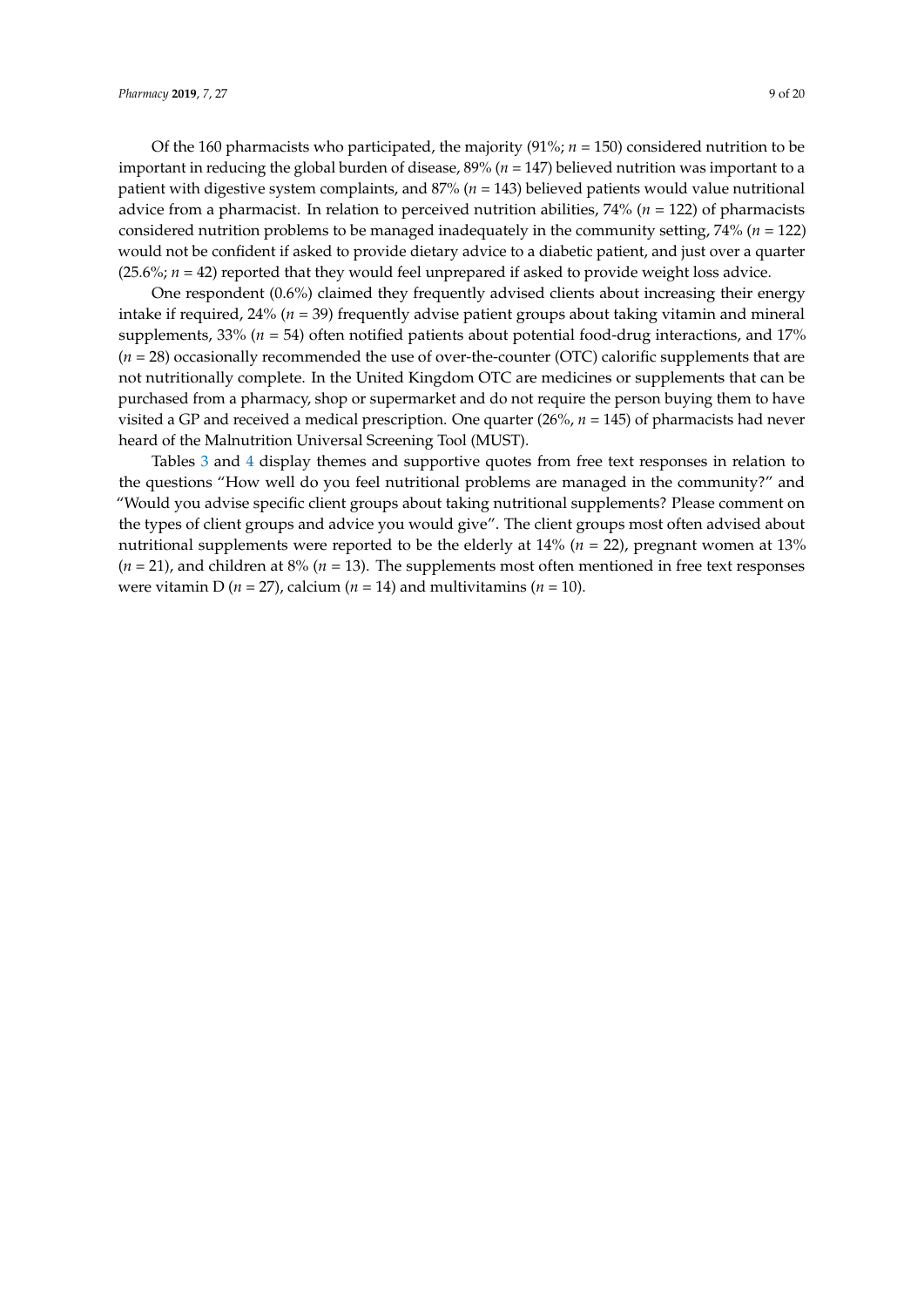**Table 3.** Themes and supporting quotes from free text comments regarding the question "How well do you feel nutritional problems are managed in the community?" in Phase 1.

<span id="page-9-0"></span>

| Theme<br>Sub-Theme                  | Quotes                                                                                                                                                                                                                                                                                                                                                                                                                                                                                                                                                                                                                                                                                                                                                                                                                                     |
|-------------------------------------|--------------------------------------------------------------------------------------------------------------------------------------------------------------------------------------------------------------------------------------------------------------------------------------------------------------------------------------------------------------------------------------------------------------------------------------------------------------------------------------------------------------------------------------------------------------------------------------------------------------------------------------------------------------------------------------------------------------------------------------------------------------------------------------------------------------------------------------------|
| <b>Oral Nutrition Support (ONS)</b> |                                                                                                                                                                                                                                                                                                                                                                                                                                                                                                                                                                                                                                                                                                                                                                                                                                            |
| Compliance & follow-up              | "If patients dislike what they're recommended they seem to simply become less compliant, rather than beginning a process of trial and error to find what's suitable".<br>"I often ask patients if they take their nutritional supplements (e.g., Fortisip) and they often admit to not tolerating them and not being fully compliant".<br>"Insufficient review and follow-up, or when changes are made wastage of prescribed supplements when new ones introduced".<br>"Use of sip feeds and nutritional supplements is very expensive but seems to be poorly managed".<br>"Nurses and doctors do not really give advice apart from telling people to take a supplement, or just prescribe them Complan or Ensure and that's it".<br>"Seems to be infrequent reviews and no follow up if patients actually use supplements appropriately". |
| Full use of range                   | "Many products available with little guidance about differentiating between them. It would be more helpful if, like has been done for wound care there was a<br>Northern Ireland formulary for dietary products".<br>"Always the same thing prescribed, e.g., Fortisip, without utilising the specialist versions of Compact, fibre, extra whenever they would be appropriate—unless<br>overseen by secondary care".                                                                                                                                                                                                                                                                                                                                                                                                                       |
| More training                       | "I feel there is a lack of awareness of products available, by patients and healthcare professionals".<br>"I don't think pharmacists are able to advise or comment at all appropriate supplements for patients".<br>"Pharmacists are not given adequate training on these products".<br>"I know very little about PEG feeding but these patients and their families naturally still expect advice when they are lifting their prescription items".                                                                                                                                                                                                                                                                                                                                                                                         |
| Education<br>Interprofessional      | "A lot of the blame lies with dieticians. They rarely reach out to educate other professionals and allow charlatan nutritionists to propagate nonsense".<br>"Due to insufficient knowledge base and poor, if any, contact between community dietician team and pharmacist".<br>"GPs and community pharmacists need to work together to promote good nutrition, weight loss and a healthy lifestyle and diet".<br>"Not enough emphasis on the information and advice pharmacists could provide for patients".                                                                                                                                                                                                                                                                                                                               |
| <b>Bias</b>                         | "I would be concerned about evidence for certain baby milk prescribed by GPs; it seems to me that the company reps decide what patients get-not the<br>independent experts".<br>"Infant nutrition advice is limited as the training provided is usually by the formula milk companies so is biased".                                                                                                                                                                                                                                                                                                                                                                                                                                                                                                                                       |
| More training                       | "Lack of knowledge".<br>"Feel it is an important area we can recommend for health promotion but confidence in our knowledge is lacking".<br>"I always refer to a dietician as I do not have sufficient knowledge to advise".<br>"Neither doctors or pharmacists are properly trained on nutrition".<br>"I think there is a lot of education to be done and that poor nutrition is contributing to ill health in many of our patients".<br>"I believe many health professionals are missing opportunities to intervene in patient nutrition".<br>"Nutritional problems need to be addressed more proactively. Pharmacy needs to step up a gear to accommodate the public desire for more<br>evidence-based education".                                                                                                                      |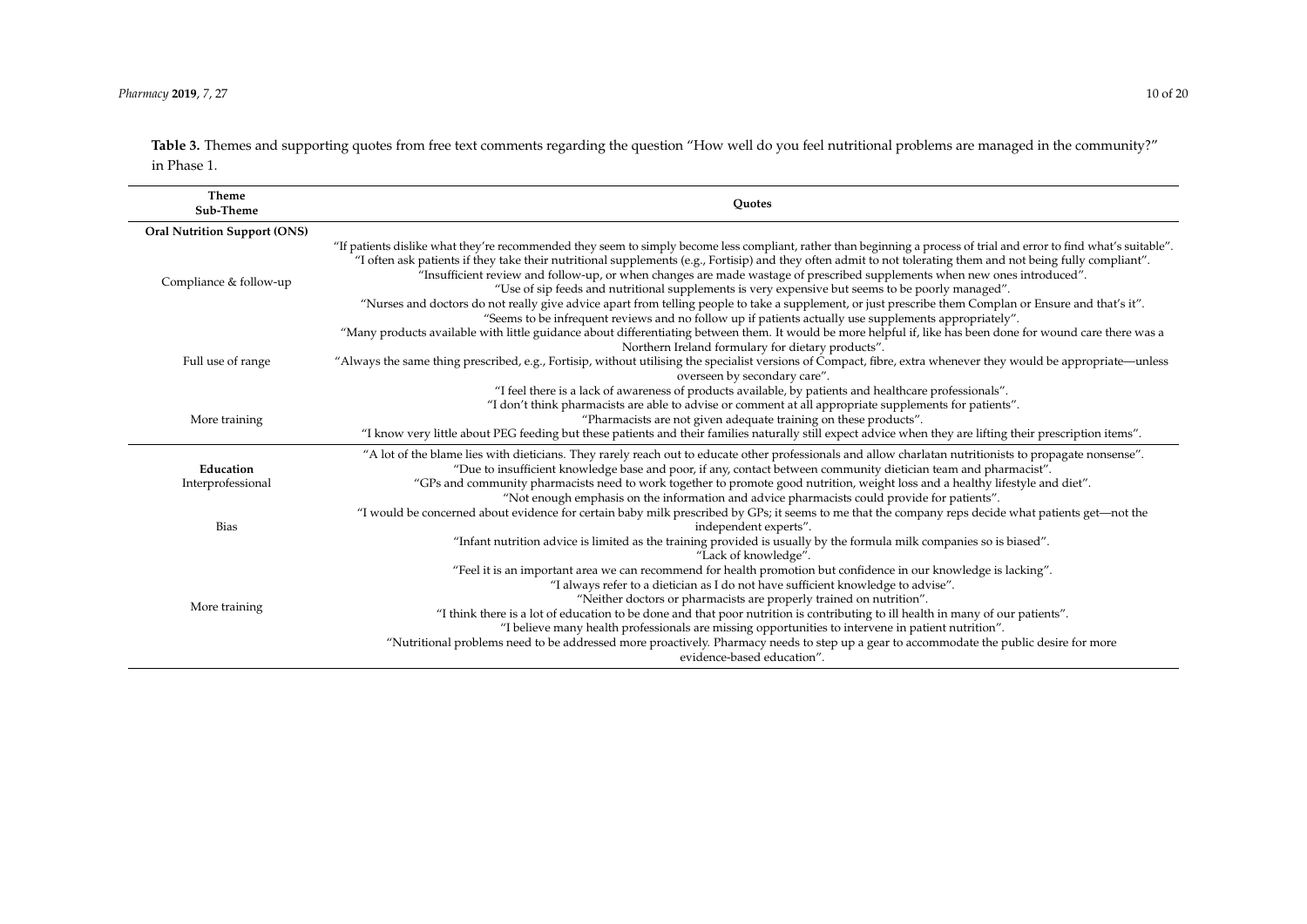| 1 "Would you advise |
|---------------------|

| <b>Types of Client Groups</b>               | $\boldsymbol{n}$ | <b>Vitamins/Supplements Mentioned</b> | n  |
|---------------------------------------------|------------------|---------------------------------------|----|
| Elderly                                     | 22               | Vitamin D                             | 27 |
| Pregnancy                                   | 21               | Calcium                               | 14 |
| Children                                    | 13               | Multivitamins/tonics                  | 10 |
| Teenagers/young<br>females/childbearing age | 8                | Omega/fish oil                        |    |
| Illness/post-illness                        | 8                | Glucosamine                           | 5  |
| Housebound/little sunlight                  | 5                | Vitamin C                             | 5  |
|                                             |                  | <b>Iron</b>                           |    |

<span id="page-10-0"></span>**Table 4.** The frequency of recurring themes in response to the question in Phase 1, "Would you advise specific client groups about taking nutritional supplements? Please comment on the types of client groups and advice you would give".

 $n =$  number of recorded repetitions of theme found within free text responses.

# *3.2. Phase 2 Pilot Nutrition Education Intervention*

Ten pre-registered pharmacists who had all trained in Northern Ireland attended the education intervention (Table [5\)](#page-10-1). Of these,  $70\%$  ( $n = 7$ ) reported receiving no nutrition training or an inadequate amount during their undergraduate degree; 90% (*n* = 9) reported receiving no nutrition training or an inadequate amount during their pre-registration year.

All pre-registration pharmacists who participated in the pilot education session completed the KAP questionnaire before and after the education session. The overall KAP score significantly increased  $(P = 0.008)$  following the education session  $((30.5; 4)$  versus  $(34.0; 2)$  for median; IQR respectively pre- versus post-). At the three-month follow-up  $60\%$  ( $n = 6$ ) of questionnaires were completed. No significant difference  $(P = 0.142)$  in total KAP scores was found across the three time points (after three months: 31.5; 8).

All participants rated the session in terms of content and delivery as excellent (*n* = 7) or good (*n* = 3) with reasons such as "very informative" and "practical" provided in the comments box.

<span id="page-10-1"></span>**Table 5.** Characteristics of the pre-registration pharmacists participating in the education sessions (Phase 2).

| Characteristic                               | n (%)                        |
|----------------------------------------------|------------------------------|
| Male:female<br>Hospital:community pharmacist | 1(10): 9(90)<br>1(10): 9(90) |
| Rural: urban pharmacy                        | 2(20): 8(80)                 |

#### **4. Discussion**

A principal aim of this study was to develop and pilot a nutrition education intervention for pre-registration pharmacists. This also involved a preliminary mapping of attitudes and practices towards diet-related health promotion and disease prevention. Assessment of AP for community pharmacists confirmed a widespread feeling of inadequacy in relation to nutrition education. Furthermore, qualitative responses suggested that pharmacists considered health promotion and disease prevention activities to be within their professional role but recognised that they had an insufficient level of education. Based on findings from the AP questionnaire of community pharmacists, a pilot education session was developed, modelled on a previously successful programme for medical students [\[20\]](#page-18-8). The pharmacy pilot education session demonstrated a post-training improvement in knowledge. Embedded learning could not be conclusively demonstrated, although KAP remained higher than baseline at three months post-training.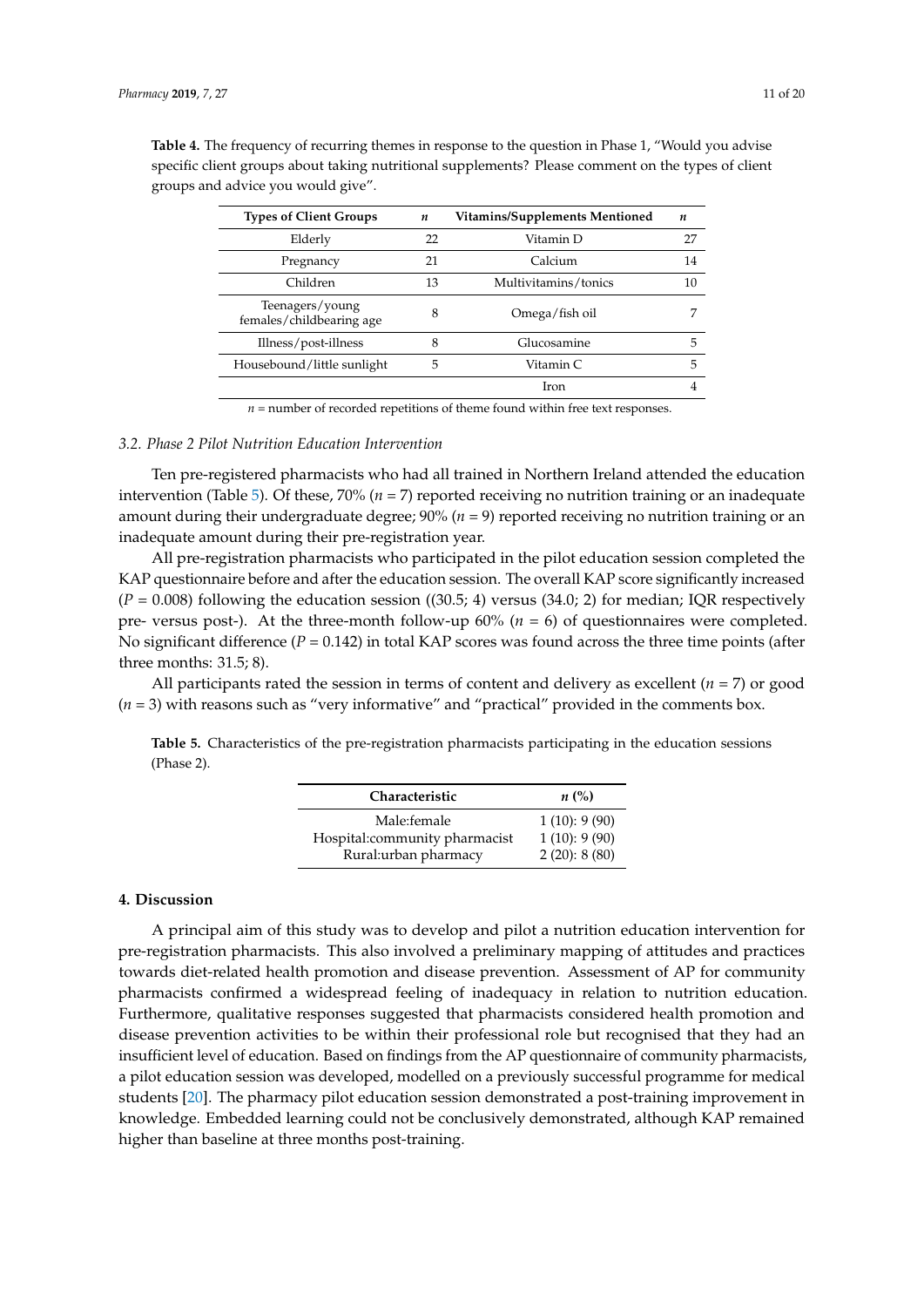The respondents exhibited a very positive attitudinal score towards nutrition and public health. This is encouraging given the expanding role of the pharmacy under national direction, as documented in Transforming Your Care [\[23\]](#page-18-11), a Vision for pharmacy in the new NHS [\[24\]](#page-18-12) and increased participation in community health screening [\[5\]](#page-17-4). However, concurrent with Ray et al. [\[20\]](#page-18-8), confidence in ability appears to be a strong predictor of a higher practice score, i.e., engaging in health promotion activities with patients [\[11\]](#page-18-0) achieved a statistically significant improvement in scores of self-efficacy following nutrition training, with students possessing an improved ability to communicate confidently with classmates. Just over one-fifth (21%) of this sample of pharmacists felt confident in providing dietary advice to a diabetic patient compared to 72% when presented with an overweight patient. This vast difference in confidence could be attributed to the training provided to pharmacists in preparation for the launch of OTC orlistat (Alli) in 2009.

One community pharmacist recognised this and commented, "When orlistat first became available OTC we were promoting heavily in pharmacy and giving excellent nutritional information along with the product . . . such as tips on healthy eating, recipe and meal ideas and advice on exercise".

A study by Weidmann et al. [\[25\]](#page-18-13) reported that 92% of pharmacists felt confident in their ability to supply the product and over two-thirds believed it provided a good opportunity to extend their role as a healthcare professional. As a result, pharmacists may be receptive to health promotion training, which could improve their confidence and competence in primary and early secondary prevention.

One example of disease prevention identified by the current study was recommending OTC oral nutritional supplements (ONS), particularly to older people and patients recuperating from an illness. Requests for the supply of these products could act as a timely opportunity for pharmacists to objectively assess the patient's nutritional status using the 'Malnutrition Universal Screening Tool' (MUST) [\[26\]](#page-18-14). Patients classified as at risk of malnutrition have been shown to benefit more from a nutritional intervention than those rated as malnourished [\[27\]](#page-18-15). The majority (83%) of pharmacists have never heard of MUST. With appropriate training, the use of this screening tool could lead to more appropriate advice, such as food fortification or a timely referral to the GP or registered dietitian [\[28\]](#page-18-16). Additionally, the recent launch of MUST self-assessment is likely to result in more individuals seeking help and advice from their pharmacist in this area of practice [\[29\]](#page-18-17).

The current study of community pharmacists has also highlighted concerns in relation to the use and supply of prescribed ONS. Qualitative responses implied that pharmacists are unhappy with the way malnutrition is managed in the community and have alluded to key areas where they think improvements can be made: compliance and follow-up. These two matters are the absolute core of 'The pathway for using ONS in the management of malnutrition' [\[30\]](#page-19-0) and it appears pharmacists are observing obvious inadequacies with individual community pharmacists, reporting that they "don't feel able to comment or advise" due to "inadequate training on these products". Again, with appropriate training, pharmacists could reassess the need for prescribed ONS and discontinue treatment that is no longer required. Furthermore, patients with signs of poor compliance, returning unused supplements or complaining of the taste or texture, could be identified by pharmacists and the issues rectified (e.g., allow patient to taste other similar supplements) or refer patients back to the dietitian much earlier than the scheduled review.

The current study demonstrated that the elderly, pregnant women and children were the patient groups most likely to seek advice about vitamin supplements. This shows the broad spectrum of 'healthy' people pharmacists come into contact with on a daily basis, thereby providing a platform for increasing awareness and personalising the importance of good nutrition and lifestyle practices for the prevention of disease [\[31\]](#page-19-1). The responding community pharmacists listed the supplements that were most frequently observed in practice, including vitamin D, calcium and multivitamins. Of note, folic acid supplements were not listed as a vitamin the respondents would regularly recommend, despite highlighting pregnant women as a key population group. This is of topical interest due to the recent National Diet and Nutrition Survey 2015 [\[32\]](#page-19-2). In addition, update and refresher courses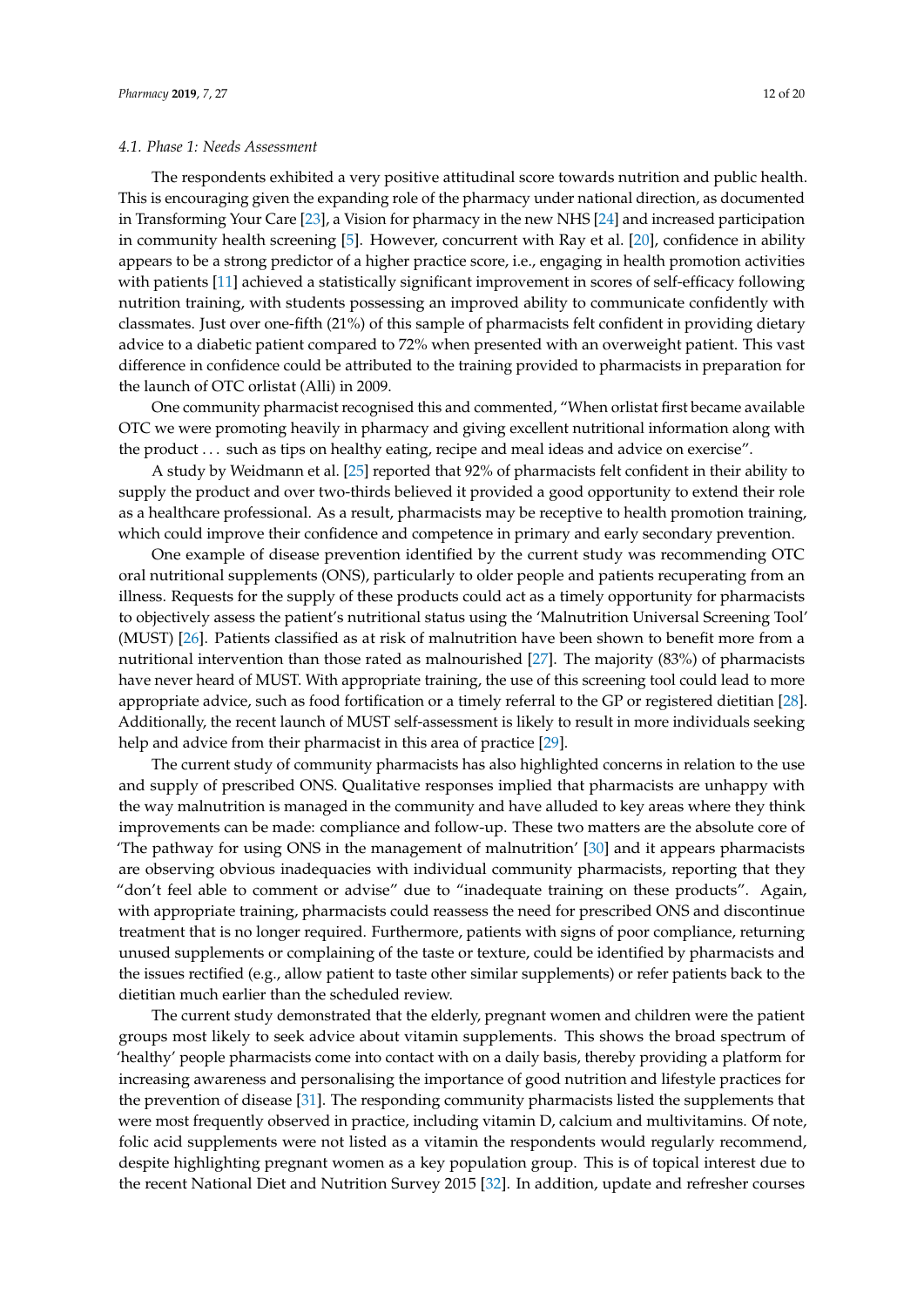as part of lifelong learning may be of particular importance so the latest advice, such as folic acid recommendations, is not omitted.

The request for the sale of specific vitamin and mineral supplements provides opportunities for pharmacists to enquire about dietary intake and why they feel the need to supplement their diet, particularly when the patient has initiated the conversation. Revised Reference Nutrient Intakes in the United Kingdom [\[33\]](#page-19-3) of 10  $\mu$ g/d (400 IU/d) for those aged 4 y and above and for infants and younger children to achieve a safe intake in the range 8.5–10  $\mu$ g/d (340–400 IU/d) at ages 0 to < 1 y and 10  $\mu$ g/d (400 IU/d) at ages 1 to < 4 y also have implications for pharmacists.

Pharmacists also voiced concern over their source of nutrition information and find sales representatives' information 'biased' for both ONS and infant nutrition. It appears that pharmacists want to learn from independent experts in the field and feel that "dietitians rarely reach out to educate other professionals and allow charlatan nutritionists to propagate nonsense". In addition, pharmacists' desire for interprofessional learning emerged as a core theme and supports the central focus of utilising Integrated Care Partnerships to create a collaborative network of care providers to coordinate local health and social care services [\[23\]](#page-18-11). Although dietitians are not specifically mentioned in this framework, the primary care team could benefit greatly from their expertise to equip primary care with the skills to instigate timely referrals and ensure a consistent dietary message is communicated to patients from all healthcare professionals [\[34\]](#page-19-4).

#### *4.2. Phase 2: Pilot Nutrition Education Intervention*

The pilot education sessions demonstrated improvements in KAP scores from baseline. While there was some decrease in these scores between the end of the education session and three months post-training, the KAP was still higher than the baseline. The pilot was carried out with a small sample of pre-registration pharmacy students. The pre-registration year curriculum in Northern Ireland, includes ongoing professional training and information sessions on products such as infant milks as well as nutrition related to specific specialities. The Phase 2 study education sessions focused on key areas highlighted within the responses to Phase 1 questionnaire. These included diets in CVD and diabetes prevention and management, infant feeding, vitamin supplementation and malnutrition. Underpinning principles such as drug-nutrient interactions were also included.

Previous research into the impact of nutritional training on pharmacists is limited and tends to focus specifically on the academic curriculum rather than the pre-registration year or post-registration. However, the studies that have been undertaken in this area suggest that, regardless of the training medium, improvements in nutritional knowledge and self-efficacy were demonstrated post-training [\[20](#page-18-8)[,31](#page-19-1)[,35,](#page-19-5)[36\]](#page-19-6).

For nutrition education to be effective it must result in embedded learning. This current study did find a sustained improvement from the baseline, but there was a decline in KAP from immediately post-training to three months post-training. This is reflective of similar findings in relation to other healthcare professionals [\[20\]](#page-18-8).

To the authors' knowledge, this is the first study in the UK to consider nutrition education in pharmacy. A small number of previous international studies offer educational interventions to undergraduate pharmacy students, a population that may not yet fully appreciate how applicable nutrition is to the community pharmacy setting [\[15](#page-18-4)[,16\]](#page-18-6). Surveys involving health care providers are characterised by low and reduced response rates [\[37\]](#page-19-7). In this target population of busy professionals with varying work schedules and time constraints, an 11% response is comparable to other studies in this field, but the offer of a monetary reward may have improved this further [\[38\]](#page-19-8). The pattern of gender response observed (72% female) is similar to that reported in the literature [\[11,](#page-18-0)[12\]](#page-18-1).

Numbers of participants for the education session were low, reflecting the nature of this pilot study. One of the primary challenges of providing education sessions to busy professionals is the time commitment involved. While the benefits of face-to-face sessions and the ability to interact with others are clear, the practicality of this form of delivery needs to be considered prior to further roll-out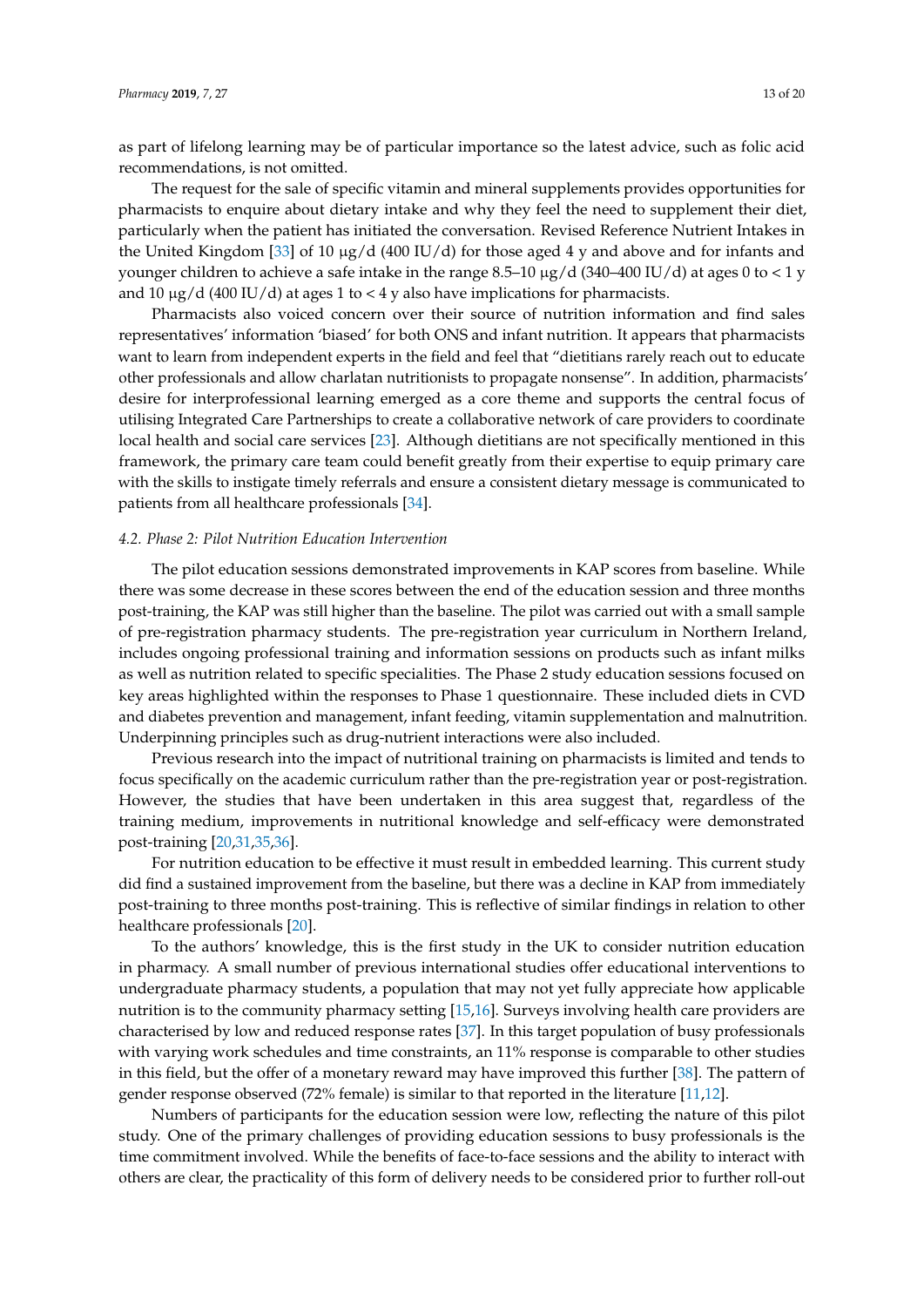of training. Having nutrition education embedded within the CPD training portfolio offered by the professional body could aid the face-to-face uptake; the provision of online "bite-size" training sessions should be explored and evaluated. The latter mode of delivery of training could be of particular benefit in terms of sustained and embedded learning as individuals could return to these on a regular basis to refresh learning.

An acknowledged limitation of this study is that the participants may have had a predisposed interest in nutrition. For example, some respondents stated, "unless you have a personal interest as I do, (nutrition) problems are not dealt with well" and "I have a keen personal interest in nutrition but few others have". Despite this, it is also true to say that non-respondents may be, as yet, unaware of the importance nutrition has in their everyday role as Boggs et al. [\[12\]](#page-18-1) reported that those pharmacists who felt they needed more training to answer patients' nutrition-related queries were more likely to be those who had engaged in nutrition courses. Any increase in provision of nutrition education for this critical group could, in turn, create a desire for more information and encourage participation in continued professional development relating to nutrition.

Nutrition is a key aspect for consideration in every medical condition. Consequently, many healthcare professionals should have a foundational knowledge of nutrition to optimize patient care. Incorporation of nutrition education into curricula is a potential way of enhancing interprofessional learning [\[39\]](#page-19-9).

# **5. Conclusions**

This study has shown that Northern Ireland community pharmacists generally regard their nutrition education as inadequate, which is also reflected in practice. Current attitudes support the importance of nutrition in public health but a lack of confidence in this group is likely to affect nutritional practice in the community setting. This lack of confidence is likely associated with lower levels of self-efficacy due to knowledge and skills gaps, which in turn can be linked to education and training. Qualitative feedback strongly suggests that pharmacists would be receptive to educational intervention, particularly if it was delivered by independent nutritional experts within an interprofessional environment. Training in key topics identified by the survey suggested improvements in KAP of pre-registration community pharmacists. Utilisation of the unique access pharmacists have to patients of all ages and nutritional status has the potential to significantly improve nutrition practices in the primary care setting, leading to improved patient outcomes and more cost-effective treatments.

Based on the results of this paper, a stakeholder forum is planned as the next step to develop an implementation strategy on the education and training of pharmacists as well as the readiness of the nutrition education workforce to deliver such training in a sustainable fashion.

**Author Contributions:** P.L.D., H.M., L.E.M., S.G. and S.R. contributed to the conception and design of the project, designed the survey instrument, created the teaching materials and delivered the teaching. P.L.D., H.M. and L.E.M. conducted the data analysis and drafted the manuscript. All authors participated in the finalisation of the manuscript.

**Funding:** This research received no external funding.

**Acknowledgments:** We thank Kathy Burnett, and Celia Laur for their support as well as helpful comments pertaining to this study.

**Conflicts of Interest:** The authors declare no conflict of interest.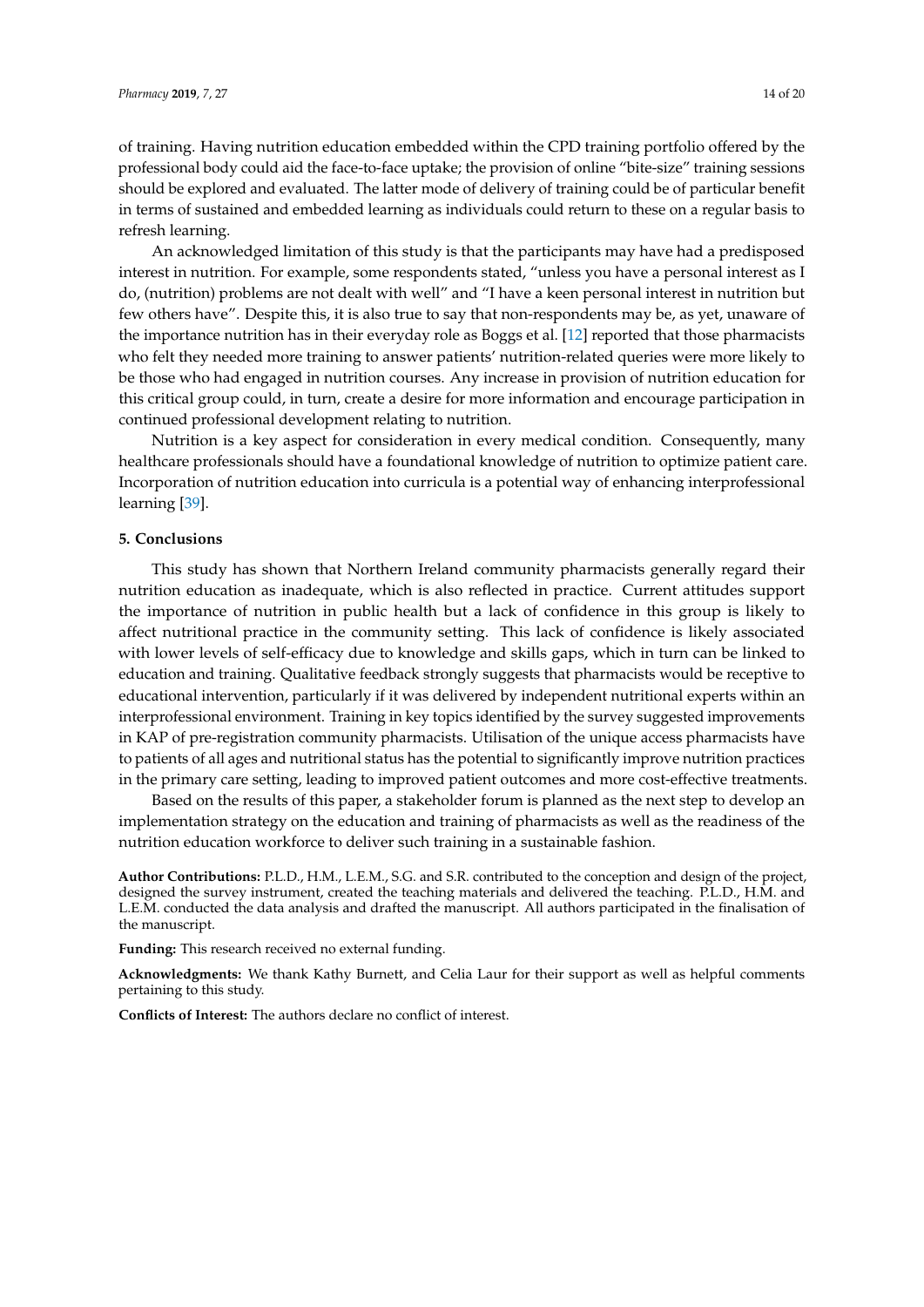# **Appendix A**

| Ouestion                                                                                                                  | <b>Response Options</b> | Pre- $(n = 10)$ | Post- $(n = 10)$ | Three Months After $(n = 6)$ |
|---------------------------------------------------------------------------------------------------------------------------|-------------------------|-----------------|------------------|------------------------------|
|                                                                                                                           | Badly                   | $\mathbf{1}$    | $\mathbf{0}$     | $\mathbf{0}$                 |
|                                                                                                                           | Inadequately            | 5               | 9                | 4                            |
| How well do you think nutrition problems are managed in the community? (A)                                                | Adequately              | $\overline{4}$  | 1                |                              |
|                                                                                                                           | Very well               | $\mathbf{0}$    | $\mathbf{0}$     |                              |
| Is there good evidence to suggest that fish oil consumption (omega-3 fatty acids) is helpful in the<br>management of: (K) |                         |                 |                  |                              |
| Respiratory disease?                                                                                                      | Yes                     | 1               | 8                | 5                            |
| Cardiovascular disease?                                                                                                   | Yes                     | 10              | 10               | 6                            |
| Gastrointestinal disease?                                                                                                 | Yes                     | $\overline{2}$  | 7                |                              |
| Endocrine disease?                                                                                                        | Yes                     | $\overline{2}$  | 8                |                              |
|                                                                                                                           | Not confident           | $\overline{A}$  | $\Omega$         |                              |
|                                                                                                                           | Somewhat confident      | 5               |                  |                              |
| How confident are you in recommending dietary patterns for clients with diabetes? (P)                                     | Confident               |                 |                  |                              |
|                                                                                                                           | Very confident          | $\theta$        |                  |                              |
|                                                                                                                           | Vitamin C               | 3               |                  |                              |
|                                                                                                                           | Calcium                 | $\overline{2}$  |                  |                              |
| What key nutrient would you recommend that weaning babies particularly require? (K)                                       | Iron                    | $\overline{4}$  | 3                |                              |
|                                                                                                                           | Sodium                  |                 |                  |                              |
|                                                                                                                           | Not at all              | $\overline{2}$  | $\Omega$         |                              |
|                                                                                                                           | Inadequately            | 6               | $\Omega$         |                              |
| Would you feel equipped to give general nutritional advice to clients where appropriate or required? (A)                  | Adequately              | -1              | 9                |                              |
|                                                                                                                           | Very well               |                 |                  |                              |
|                                                                                                                           | Never                   | 10              | $\mathbf Q$      |                              |
| Have you ever advised a client on how to increase their energy intake when prescribed long-term use of a                  | Occasionally            | $\Omega$        |                  |                              |
| medication that has an anorexic side effect? (P)                                                                          | Frequently              | $\Omega$        | $\Omega$         |                              |
|                                                                                                                           | All the time            | $\Omega$        | $\Omega$         |                              |
|                                                                                                                           | Not at all              | $\Omega$        | $\Omega$         |                              |
| Do you think that, from a public health perspective, nutrition is important in reducing the global burden                 | Not much                |                 | $\Omega$         |                              |
| of disease? (A)                                                                                                           | Somewhat                | $\overline{2}$  |                  |                              |
|                                                                                                                           | Very much               | 7               | Q                |                              |
|                                                                                                                           | Vitamin A               | 3               |                  |                              |
|                                                                                                                           | Iodine                  | $\overline{2}$  | $\overline{2}$   |                              |
| Which micronutrient deficiency should you be aware of in people of Southeast Asian origin? (K)                            | Vitamin D               |                 | 7                |                              |
|                                                                                                                           | Zinc                    | 4               | $\Omega$         |                              |
|                                                                                                                           | Never                   | 3               | $\theta$         |                              |
| Would you advise clients about food-drug interactions, such as advising clients prescribed statins or                     | Occasionally            | 6               |                  |                              |
| benzodiazepines to avoid grapefruit juice? (P)                                                                            | Frequently              | $\theta$        | 6                |                              |
|                                                                                                                           | All the time            | $\overline{1}$  | 3                | $\Omega$                     |

**Table A1.** Response to Knowledge, Attitude and Practice (KAP) questionnaire pre- and post- pilot education sessions.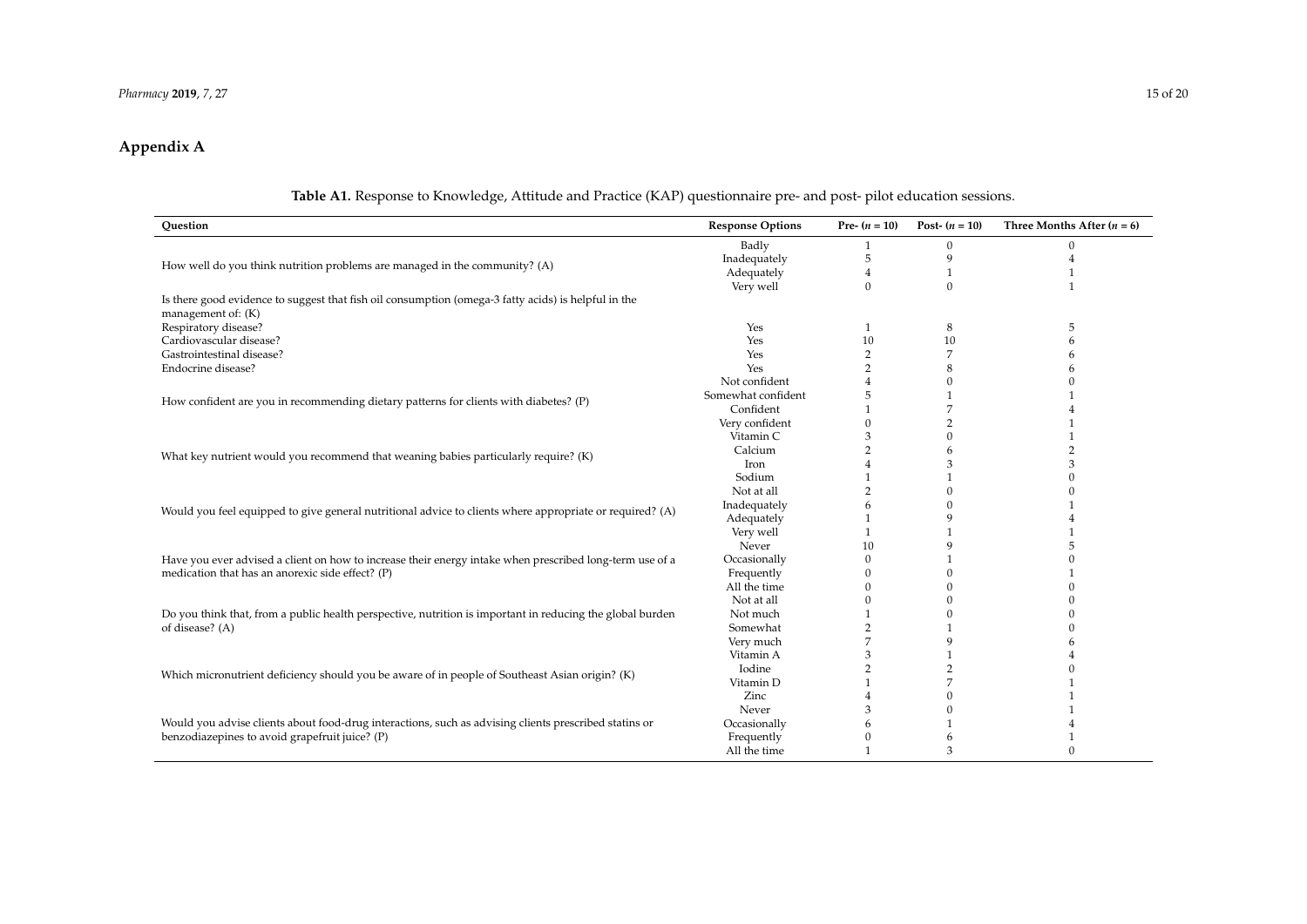**Table A1.** *Cont.*

| Question                                                                                                    | <b>Response Options</b> | Pre- $(n = 10)$ | Post- $(n = 10)$ | Three Months After $(n = 6)$ |
|-------------------------------------------------------------------------------------------------------------|-------------------------|-----------------|------------------|------------------------------|
|                                                                                                             | Never                   |                 |                  |                              |
| Have you discussed with clients what specialist gluten-free products they would like to see available in    | Occasionally            |                 |                  |                              |
| the pharmacy? (P)                                                                                           | Frequently              |                 |                  |                              |
|                                                                                                             | All the time            |                 |                  |                              |
|                                                                                                             | Never                   |                 |                  |                              |
| Would you advise specific client groups about taking nutritional supplements? (P)                           | Occasionally            |                 |                  |                              |
|                                                                                                             | Frequently              |                 |                  |                              |
|                                                                                                             | All the time            |                 |                  |                              |
|                                                                                                             | Never                   |                 |                  |                              |
| When should the MUST for adults be used in the community or care home settings? (K)                         | Occasionally            |                 |                  |                              |
|                                                                                                             | Frequently              |                 |                  |                              |
|                                                                                                             | All the time            |                 |                  |                              |
|                                                                                                             | Not at all              |                 |                  |                              |
| How important do you think nutritional advice is in clients with conditions affecting the digestive system? | Not much                |                 |                  |                              |
| (A)                                                                                                         | Somewhat                |                 |                  |                              |
|                                                                                                             | Very much               |                 |                  |                              |
|                                                                                                             | Not at all              |                 |                  |                              |
| Do you think clients would value general nutritional advice from a pharmacist? (A)                          | Not much                |                 |                  |                              |
|                                                                                                             | Somewhat                |                 |                  |                              |
|                                                                                                             | Very much               |                 |                  |                              |

<span id="page-15-0"></span>\* It should be noted that, for the attitude and practice questions, there will not be a correct answer.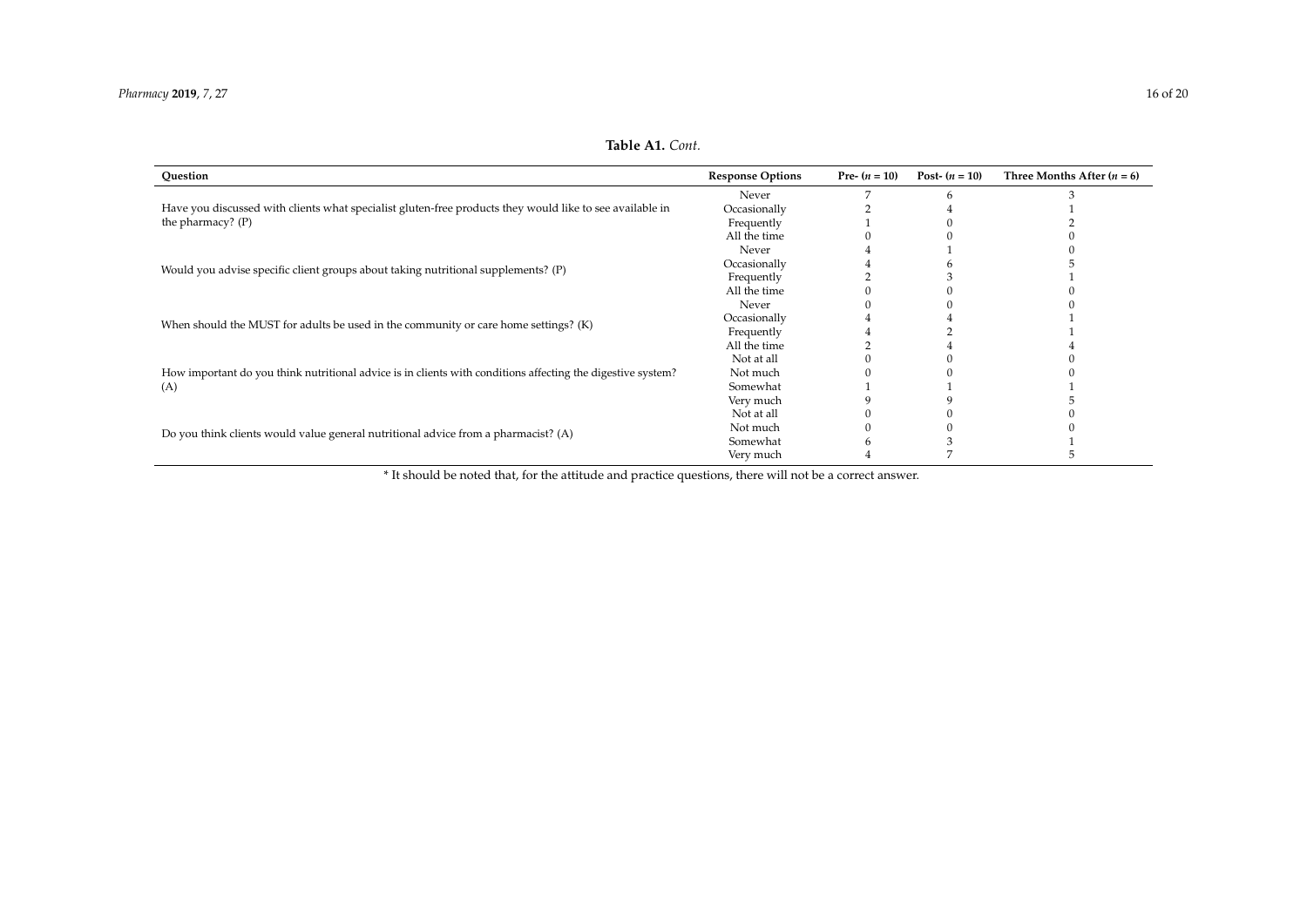<span id="page-16-0"></span>

|       | Day 1                                                                                                                                                                                                                                 |
|-------|---------------------------------------------------------------------------------------------------------------------------------------------------------------------------------------------------------------------------------------|
| 09.00 | Registration for Day 1                                                                                                                                                                                                                |
| 09.30 | Welcome & Introduction<br>SR & PD                                                                                                                                                                                                     |
| 09.40 | Pre-questionnaire                                                                                                                                                                                                                     |
| 10.00 | Nutrition<br>LMcC                                                                                                                                                                                                                     |
| 10.35 | Nutrition, public health and policy: A pharmacist's responsibility<br>SR                                                                                                                                                              |
| 11.15 | Coffee break                                                                                                                                                                                                                          |
| 11.40 | Nutrition and cardiovascular disease<br>SR & CL                                                                                                                                                                                       |
| 12.30 | Best practice nutrition advice for baby and new mums<br>HMcC                                                                                                                                                                          |
| 13.00 | Lunch                                                                                                                                                                                                                                 |
| 14.00 | Mini problem-based learning stations (25 min each)<br>All team<br>MUST/STAMP<br>Reputable sources for pharmacists to obtain/direct clients for nutritional advice<br>Texture modification<br>Baby and new mum<br>Nutritional products |
| 16.15 | Coffee                                                                                                                                                                                                                                |
| 16.30 | Feedback by students                                                                                                                                                                                                                  |
| 17.00 | Sum Up                                                                                                                                                                                                                                |
| 17.15 | Close of Day 1                                                                                                                                                                                                                        |
|       | Day 2                                                                                                                                                                                                                                 |
| 09.00 | Registration for Day 2                                                                                                                                                                                                                |
| 09.20 | Nutrition and metabolic/endocrine disease<br>CL & SR                                                                                                                                                                                  |
| 09.50 | Nutrition and gastrointestinal diseases<br>HMcC & LMcC                                                                                                                                                                                |
| 10.20 | Nutrition and respiratory diseases<br>PD                                                                                                                                                                                              |
| 10.50 | Coffee break                                                                                                                                                                                                                          |
| 11.10 | Drug and nutrient/food interactions<br>SG                                                                                                                                                                                             |
| 11.40 | Vitamin and mineral supplements: what's the evidence?<br>SG                                                                                                                                                                           |
| 12.10 | Mini problem-based learning stations<br>All team                                                                                                                                                                                      |
| 13.00 | Lunch                                                                                                                                                                                                                                 |
| 14.00 | Mini problem-based learning stations<br>All team                                                                                                                                                                                      |
| 14.25 | Feedback by students                                                                                                                                                                                                                  |
| 15.00 | Post-questionnaire                                                                                                                                                                                                                    |
| 15.20 | Coffee                                                                                                                                                                                                                                |
| 15.35 | Wrap up                                                                                                                                                                                                                               |
| 16.00 | Certificates                                                                                                                                                                                                                          |
| 16.15 | Close of Day 2                                                                                                                                                                                                                        |

# **Table A2.** Two-day workshop programme.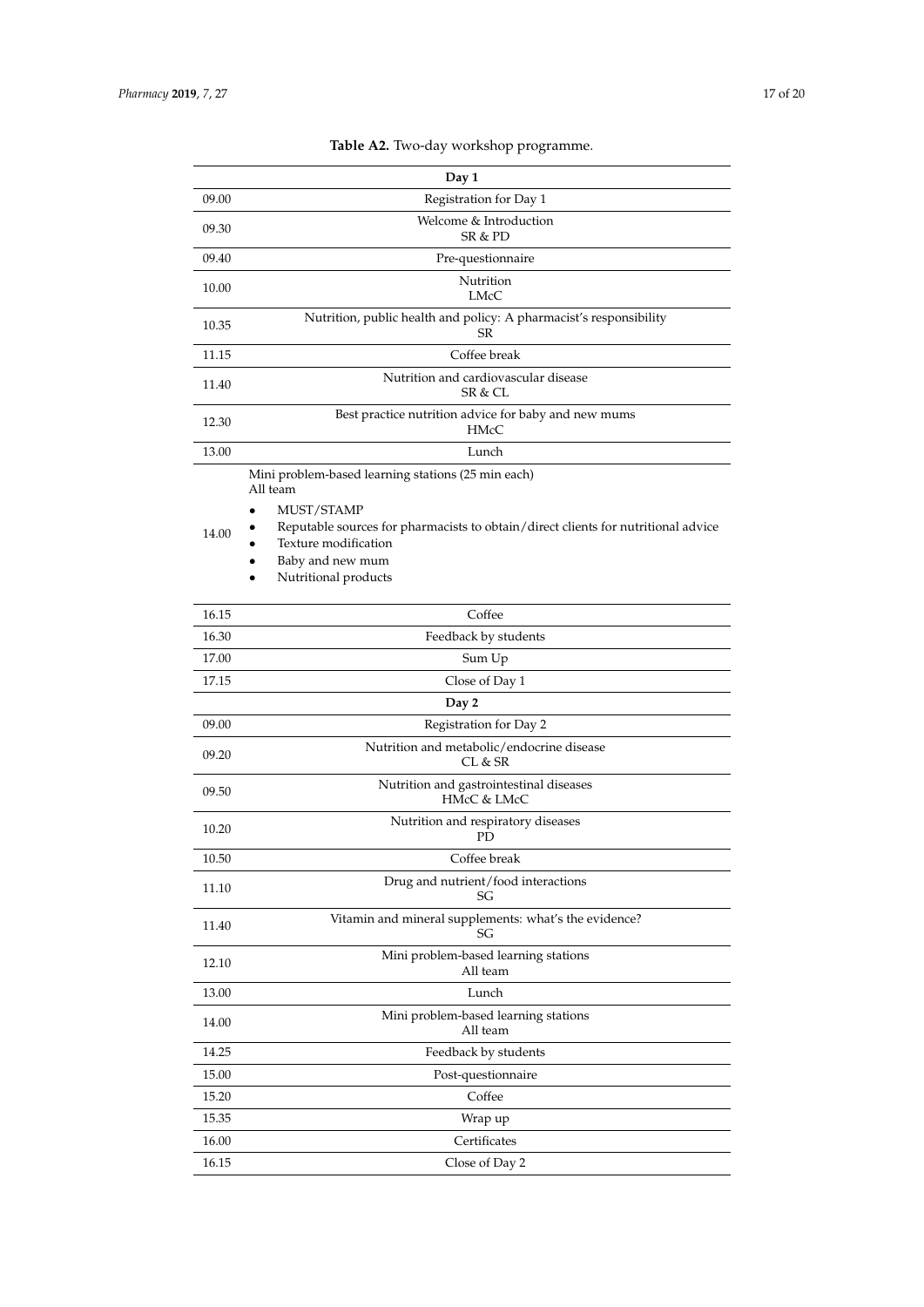SR—Licensed Medical doctor, Registered Public Health Nutritionist with special interests in Cardiovascular Disease Prevention and Medical Nutrition Education, Course Director in Nutrition Science at the University of Cambridge Institute of Continuing Education, Executive Director NNEdPro Global Centre for Nutrition and Health, Cambridge.

PD—Registered Dietitian, Course Director BSc Hons Human Nutrition at Nutrition Innovation Centre for Food and Health, Ulster University, Fellow of the Higher Education Academy, Clinical Dietetics Facilitator, Education Director NNEdPro Global Centre for Nutrition and Health, Cambridge.

LMcC—Registered Dietitian with teaching experience, NNEdPro Coordinator.

CL—Registered Public Health Nutritionist and Fellow of the Higher Education Academy, Doctorate working in hospital malnutrition, piloting the implementation of the Integrated Nutrition Pathway for Acute Care in five hospitals across Canada.

HMcC—RD, Fellow of the Higher Education Academy, paediatric expert, Course Lead Bachelor of Human Nutrition, Victoria University Melbourne, Australia.

SG—Registered Pharmacist, Master's qualification in Human Nutrition.

The two-day programme consisted of a combination of lectures, demonstrations, simulations and interactive practical sessions that each incorporated concepts of problem-based learning. Various modes of teaching were used in an integrative manner throughout the two-day workshop and throughout the individual elements.

# **References**

- <span id="page-17-0"></span>1. Ball, L.; Hughes, R.; Leveritt, M. Health professionals' views of the effectiveness of nutrition care in general practice setting. *Nutr. Diet.* **2012**, *70*, 35–41. [\[CrossRef\]](http://dx.doi.org/10.1111/j.1747-0080.2012.01627.x)
- <span id="page-17-1"></span>2. Avery, A.J.; Rodgers, S.; Cantrill, J.A.; Armstrong, S.; Cresswell, K.; Eden, M.; Elliott, R.A.; Howard, R.; Kendrick, D.; Morris, C.J.; et al. A pharmacist-led information technology intervention for medication errors (PINCER): A multicentre, cluster randomised, controlled trial and cost-effectiveness analysis. *Lancet* **2012**, *379*, 1310–1319. [\[CrossRef\]](http://dx.doi.org/10.1016/S0140-6736(11)61817-5)
- <span id="page-17-2"></span>3. Pogge, E. A Team-Based Learning Course on Nutrition and Lifestyle Modification. *Am. J. Pharm. Educ.* **2013**, *77*, 5. [\[CrossRef\]](http://dx.doi.org/10.5688/ajpe775103) [\[PubMed\]](http://www.ncbi.nlm.nih.gov/pubmed/23788814)
- <span id="page-17-3"></span>4. Lenders, C.M.; Deen, D.D.; Bistrian, B.; Edwards, M.S.; Seidner, D.L.; McMahon, M.M.; Kohlmeier, M.; Krebs, N.F. Residency and specialties training in nutrition: A call for action. *Am. J. Clin. Nutr.* **2014**, *99*, 1174S–1183S. [\[CrossRef\]](http://dx.doi.org/10.3945/ajcn.113.073528) [\[PubMed\]](http://www.ncbi.nlm.nih.gov/pubmed/24646816)
- <span id="page-17-4"></span>5. Department of Health, Social Services and Public Safety Northern Ireland. Making It Better through Pharmacy in the Community—A Five Year Strategy for Pharmacy in the Community. Available online: [https://www.communitypharmacyni.co.uk/wpcontent/uploads/2014/03/making\\_it\\_better\\_](https://www.communitypharmacyni.co.uk/wpcontent/uploads/2014/03/making_it_better_through_pharmacy_in_the_community-Strategy-2014.pdf) [through\\_pharmacy\\_in\\_the\\_community-Strategy-2014.pdf](https://www.communitypharmacyni.co.uk/wpcontent/uploads/2014/03/making_it_better_through_pharmacy_in_the_community-Strategy-2014.pdf) (accessed on 29 January 2019).
- <span id="page-17-5"></span>6. Smith, J.; Picton, C.; Dayan, M. Now or Never: Shaping Pharmacy to the Future. The 2013 Report of the Commission on Future Models of Care Delivery through Pharmacy the Royal Pharmaceutical Society. Available online: [https://www.rpharms.com/Portals/0/RPS%20document%20library/Open%20access/](https://www.rpharms.com/Portals/0/RPS%20document%20library/Open%20access/Publications/Now%20or%20Never%20-%20Report.pdf) [Publications/Now%20or%20Never%20-%20Report.pdf](https://www.rpharms.com/Portals/0/RPS%20document%20library/Open%20access/Publications/Now%20or%20Never%20-%20Report.pdf) (accessed on 28 November 2018).
- <span id="page-17-6"></span>7. Balanda, K.P.; Barron, S.; Fahy, L.; McLaughlin, A. Making Chronic Conditions Count: Hypertension, Stroke, Coronary Heart Disease, Diabetes. A Systematic Approach to Estimating and Forecasting Population Prevalence on the Island of Ireland. *Institute of Public Health in Ireland: Dublin.* Available online: [https:](https://www.publichealth.ie/files/chronic_main.pdf) [//www.publichealth.ie/files/chronic\\_main.pdf](https://www.publichealth.ie/files/chronic_main.pdf) (accessed on 29 January 2019).
- <span id="page-17-7"></span>8. Levy, M.D.; Loy, L.; Zatz, L.Y. Policy approach to nutrition and physical activity education in health care professional training. *Am. J. Clin. Nutr.* **2014**, *99*, 1194S–1201S. [\[CrossRef\]](http://dx.doi.org/10.3945/ajcn.113.073544) [\[PubMed\]](http://www.ncbi.nlm.nih.gov/pubmed/24646822)
- <span id="page-17-8"></span>9. Chang, L.; Popovich, N.G.; Iramaneerat, C.; Smith, E.V.; Lutfiyya, M.N. A clinical nutrition course to improve pharmacy students' skills and confidence in counseling patients. *Am. J. Pharm. Educ.* **2008**, *72*, 66. [\[CrossRef\]](http://dx.doi.org/10.5688/aj720366) [\[PubMed\]](http://www.ncbi.nlm.nih.gov/pubmed/18698396)
- 10. Pearce, K.L.; Cross, G. A 4-Week Nutrition and Therapeutics Course in an Undergraduate Pharmacy Program. *Am. J. Pharm. Educ.* **2013**, *77*, 154. [\[CrossRef\]](http://dx.doi.org/10.5688/ajpe777154) [\[PubMed\]](http://www.ncbi.nlm.nih.gov/pubmed/24052657)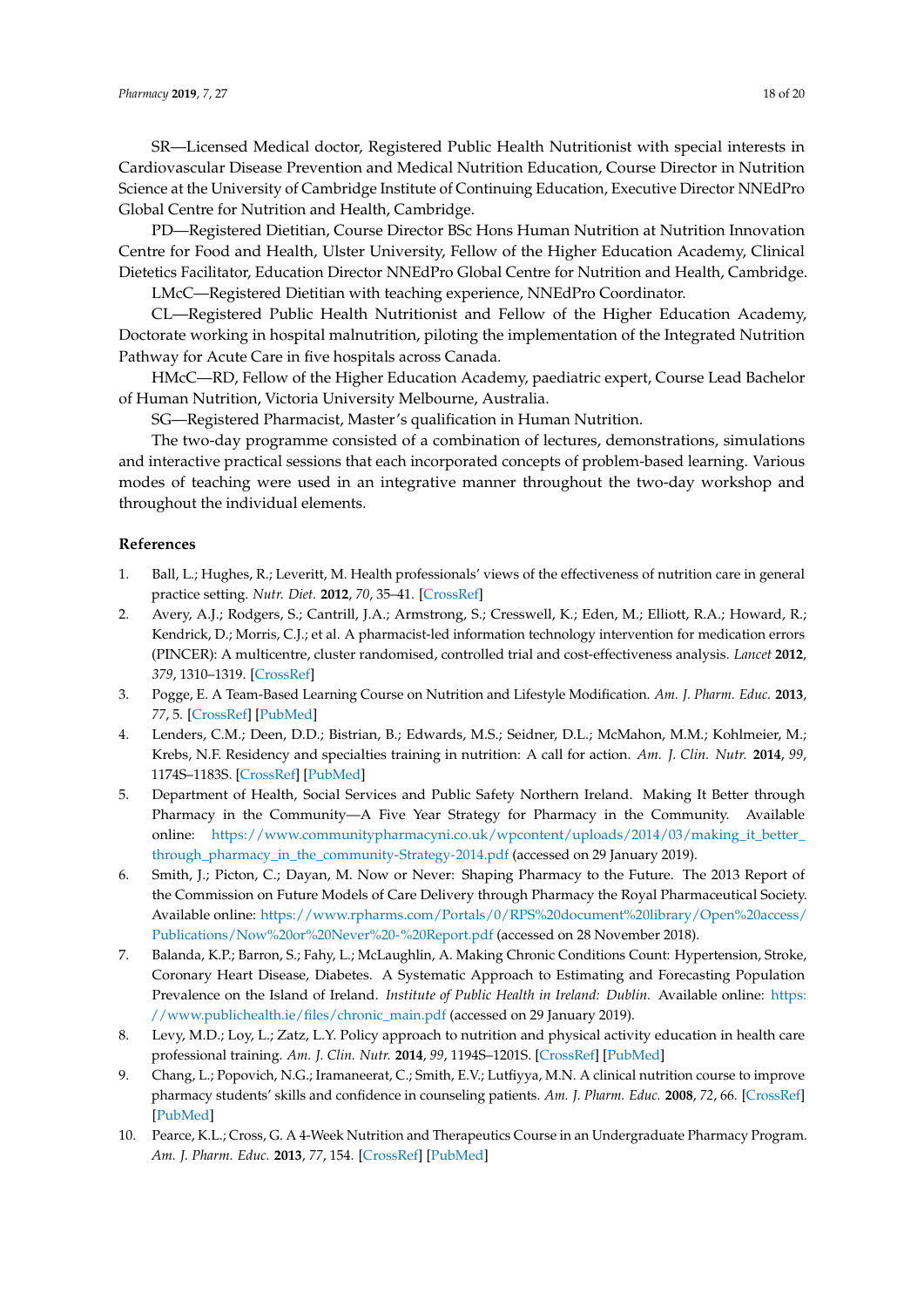- <span id="page-18-0"></span>11. Adams, K.M.; Kohlmeier, M.; Powell, M.; Zeisel, S.H. Nutrition in Medicine: Nutrition Education for Medical Students and Residents. *Nutr. Clin. Pract.* **2010**, *25*, 471–480. [\[CrossRef\]](http://dx.doi.org/10.1177/0884533610379606) [\[PubMed\]](http://www.ncbi.nlm.nih.gov/pubmed/20962306)
- <span id="page-18-1"></span>12. Boggs, S.; Massey, L.; Armstrong, J.; Lassey, W.; Joseph, J. Education of rural community pharmacists to provide nutrition information. *Am. J. Pharm. Educ.* **2013**, *60*, 353–358.
- <span id="page-18-2"></span>13. Brown, T.J.; Todd, A.; O'Malley, C.; Moore, H.J.; Husband, A.K.; Bambra, C.; Kasim, A.; Sniehotta, F.F.; Steed, L.; Smith, S.; et al. Community pharmacy interventions for public health priorities: A systematic review of community pharmacy-delivered smoking, alcohol and weight management interventions. *BMJ Open* **2016**. Available online: <https://bmjopen.bmj.com/content/bmjopen/6/2/e009828.full.pdf> (accessed on 4 March 2019). [\[CrossRef\]](http://dx.doi.org/10.1136/bmjopen-2015-009828) [\[PubMed\]](http://www.ncbi.nlm.nih.gov/pubmed/26928025)
- <span id="page-18-3"></span>14. Brown, D.; Portlock, J.; Rutter, P. Review of services provided by pharmacies that promote healthy living. *Int. J. Clin. Pharm.* **2012**, *34*, 399–409. [\[CrossRef\]](http://dx.doi.org/10.1007/s11096-012-9634-2) [\[PubMed\]](http://www.ncbi.nlm.nih.gov/pubmed/22527479)
- <span id="page-18-4"></span>15. McNamara, K.P.; O'Reilly, S.L.; Dunbar, J.A.; Bailey, M.J.; George, J.; Peterson, G.M.; Jackson, S.L.; Janus, E.; Bunker, S.; Duncan, G.; et al. A pilot Study evaluating multiple risk factor interventions by community pharmacists to prevent cardiovascular disease The PAART CVD pilot project. *Ann. Pharm.* **2012**, *46*, 183–191. [\[CrossRef\]](http://dx.doi.org/10.1345/aph.1Q572) [\[PubMed\]](http://www.ncbi.nlm.nih.gov/pubmed/22318928)
- <span id="page-18-6"></span>16. McNamara, K.P.; George, J.; O'Reilly, S.L.; Jackson, S.L.; Peterson, G.M.; Howarth, H.; Bailey, M.J.; Duncan, G.; Trinder, P.; Morabito, E.; et al. Engaging community pharmacists in primary prevention of cardiovascular disease: Protocol for the Pharmacist Assessment of Adherence Risk and treatment in cardiovascular Disease (PAART CVD) pilot study. *BMC Health Serv. Res.* **2010**, *10*, 264.
- 17. Corelli, R.L.; Zillich, A.J.; de Moor, C.; Arnold, J.; Fenlon, C.M.; Douglas, C.L.; Magnusson, B.; Zbikowski, S.M.; Prokhoro, A.V.; Hud, K.S. Recruitment of community pharmacies in a randomized trial to generate patient referrals to the tobacco quitline. *Res. Soc. Admin. Pharm.* **2012**, *9*, 396–404. [\[CrossRef\]](http://dx.doi.org/10.1016/j.sapharm.2012.06.001) [\[PubMed\]](http://www.ncbi.nlm.nih.gov/pubmed/22841641)
- <span id="page-18-5"></span>18. Davis, W.A.; Bruce, D.G.; Davis, T.M. Economic impact of moderate weight loss in patients with Type 2 diabetes: The Fremantle Diabetes Study. *Diabet. Med.* **2011**, *28*, 1131–1135. [\[CrossRef\]](http://dx.doi.org/10.1111/j.1464-5491.2011.03314.x) [\[PubMed\]](http://www.ncbi.nlm.nih.gov/pubmed/21843308)
- <span id="page-18-7"></span>19. Ray, S.; Laur, C.; Douglas, P.; Rajput-Ray, M.; van der Es, M.; Redmond, J.; Eden, T.; Sayegh, M.; Minns, L.; Griffin, K.; et al. Nutrition education and leadership for improved clinical outcomes: Training and supporting junior doctors to run 'Nutrition Awareness Weeks' in three NHS hospitals across England. *BMC Med. Educ.* **2014**, *29*, 109. [\[CrossRef\]](http://dx.doi.org/10.1186/1472-6920-14-109) [\[PubMed\]](http://www.ncbi.nlm.nih.gov/pubmed/24885676)
- <span id="page-18-8"></span>20. Ray, S.; Udumyan, R.; Rajput-Ray, M.; Thompson, B.; Lodge, K.; Douglas, P.; Sharma, P.; Broughton, R.; Smart, S.; Wilson, R.; et al. Evaluation of a novel nutrition education intervention for medical students from across England. *BMJ Open* **2012**, *2*, e000417. [\[CrossRef\]](http://dx.doi.org/10.1136/bmjopen-2011-000417) [\[PubMed\]](http://www.ncbi.nlm.nih.gov/pubmed/22327628)
- <span id="page-18-9"></span>21. Morse, J.; Field, P. Nursing research. In *The Application of Qualitative Approaches*, 2nd ed.; Chapman and Hall: London, UK, 2002.
- <span id="page-18-10"></span>22. Harden, R.M. Ten questions to ask when planning a course or curriculum. *Med. Educ.* **1986**, *20*, 356–365. [\[CrossRef\]](http://dx.doi.org/10.1111/j.1365-2923.1986.tb01379.x) [\[PubMed\]](http://www.ncbi.nlm.nih.gov/pubmed/3747885)
- <span id="page-18-11"></span>23. Health and Social Care Board Northern Ireland. Transforming Your Care-Vision to Action, A Post Consultation Report. Available online: [http://www.transformingyourcare.hscni.net/wp-content/uploads/2013/03/](http://www.transformingyourcare.hscni.net/wp-content/uploads/2013/03/Transforming-Your-Care-Vision-to-Action-Post-Consultation-Report.pdf) [Transforming-Your-Care-Vision-to-Action-Post-Consultation-Report.pdf](http://www.transformingyourcare.hscni.net/wp-content/uploads/2013/03/Transforming-Your-Care-Vision-to-Action-Post-Consultation-Report.pdf) (accessed on 29 January 2019).
- <span id="page-18-12"></span>24. Department of Health. *A Vision for Pharmacy in the New NHS*; Department of Health: London, UK, 2003.
- <span id="page-18-13"></span>25. Weidmann, A.E.; Cunningham, S.; Gray, G.; Hansford, D.; McLay, J.; Broom, J.; Stewart, D. Over-the-counter orlistat: Early experiences, views and attitudes of community pharmacists in Great Britain. *Int. J. Clin. Pharm.* **2011**, *33*, 627–633. [\[CrossRef\]](http://dx.doi.org/10.1007/s11096-011-9516-z) [\[PubMed\]](http://www.ncbi.nlm.nih.gov/pubmed/21573977)
- <span id="page-18-14"></span>26. BAPEN. Malnutrition Universal Screening Tool. Available online: [https://www.bapen.org.uk/pdfs/must/](https://www.bapen.org.uk/pdfs/must/must_full.pdf) must full.pdf (accessed on 29 January 2019).
- <span id="page-18-15"></span>27. Lee, L.; Tsai, A.C.; Wang, J.; Hurng, B.; Hsu, H.; Tsai, H. Need-based intervention is an effective strategy for improving the nutritional status of older people living in a nursing home: A randomized controlled trial. *Int. J. Nurs. Stud.* **2013**, *50*, 1580–1588. [\[CrossRef\]](http://dx.doi.org/10.1016/j.ijnurstu.2013.04.004) [\[PubMed\]](http://www.ncbi.nlm.nih.gov/pubmed/23648392)
- <span id="page-18-16"></span>28. Cork, T.; Guard, H.; Jones, C.; Allinson, M.; White, S. Community pharmacists' perspectives on malnutrition screening and support: A qualitative study. *Int. J. Pharm. Pract.* **2016**, *24* (Suppl. 3), 3–7.
- <span id="page-18-17"></span>29. BAPEN Self Screening. Available online: <https://www.malnutritionselfscreening.org> (accessed on 29 January 2019).